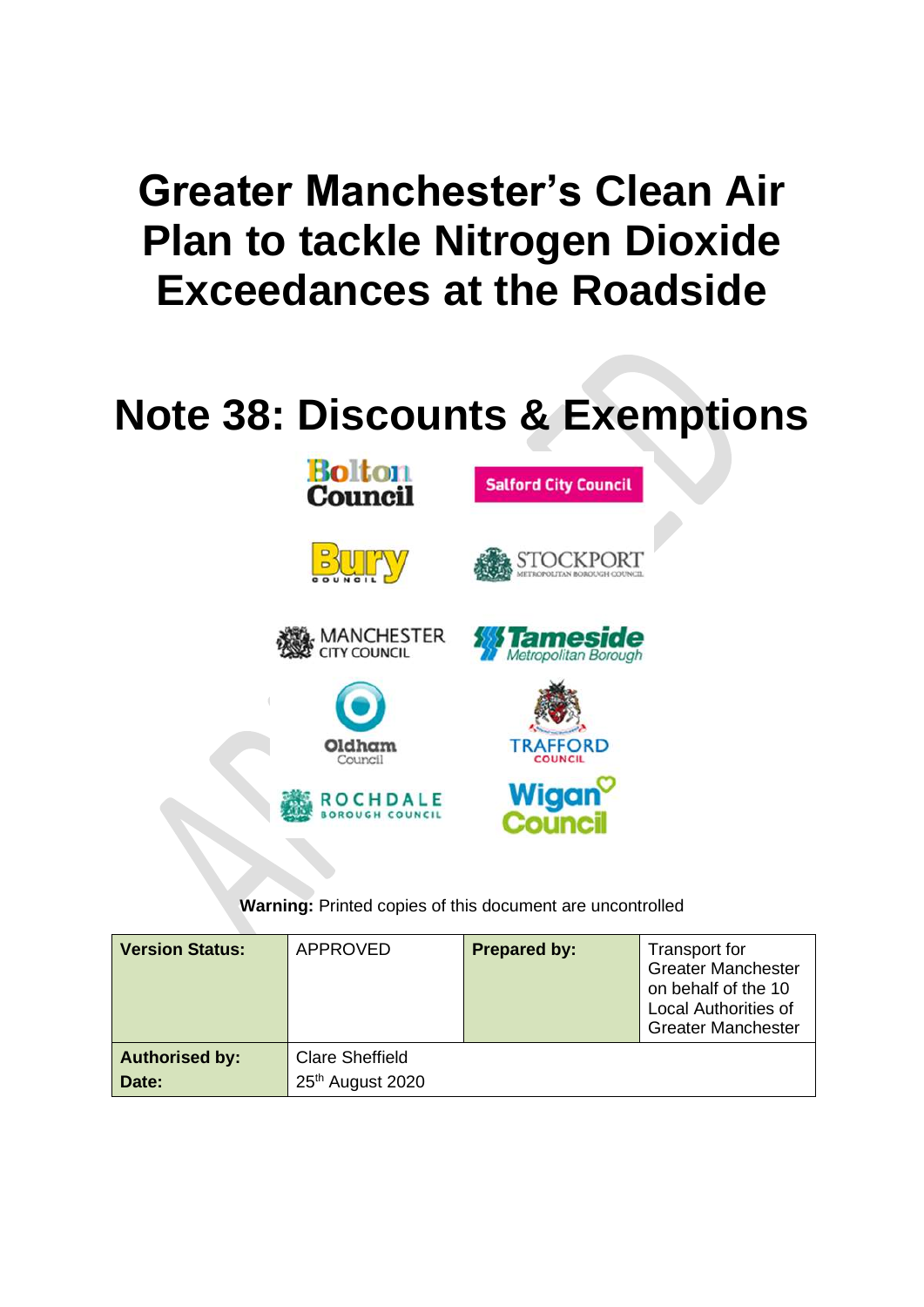### **COVID-19 Pandemic Statement**

E.

This work has not considered the impact of the COVID-19 pandemic. Whilst we are continuing, where possible, to develop the Greater Manchester Clean Air Plan, we do anticipate that the pandemic will have an impact on our ability to keep to the timescales previously indicated.

We are also mindful of the significant changes that could result from these exceptional times. We know that the transport sector has already been impacted by the pandemic, and government policies to stem its spread. The sector's ability to recover from revenue loss, whilst also being expected to respond to pre-pandemic clean air policy priorities by upgrading to a cleaner fleet, will clearly require further thought and consideration.

The groups most affected by our Clean Air Plan may require different levels of financial assistance than we had anticipated at the time writing / our previous submission to Government.

More broadly, we anticipate that there may be wider economic impacts that could significantly change the assumptions that sit behind our plans. We have begun to consider the impacts and have committed to updating the government as the picture becomes clearer over time. 

We remain committed to cleaning up Greater Manchester's air. However, given the extraordinary circumstances that will remain for some time, this piece of work remains unfinished until the impact of the COVID-19 pandemic has been fully considered by the Greater Manchester Authorities.

This document does not take account of the recent decision to delay the GM Clean Air Zone start date from 2021 to 2022.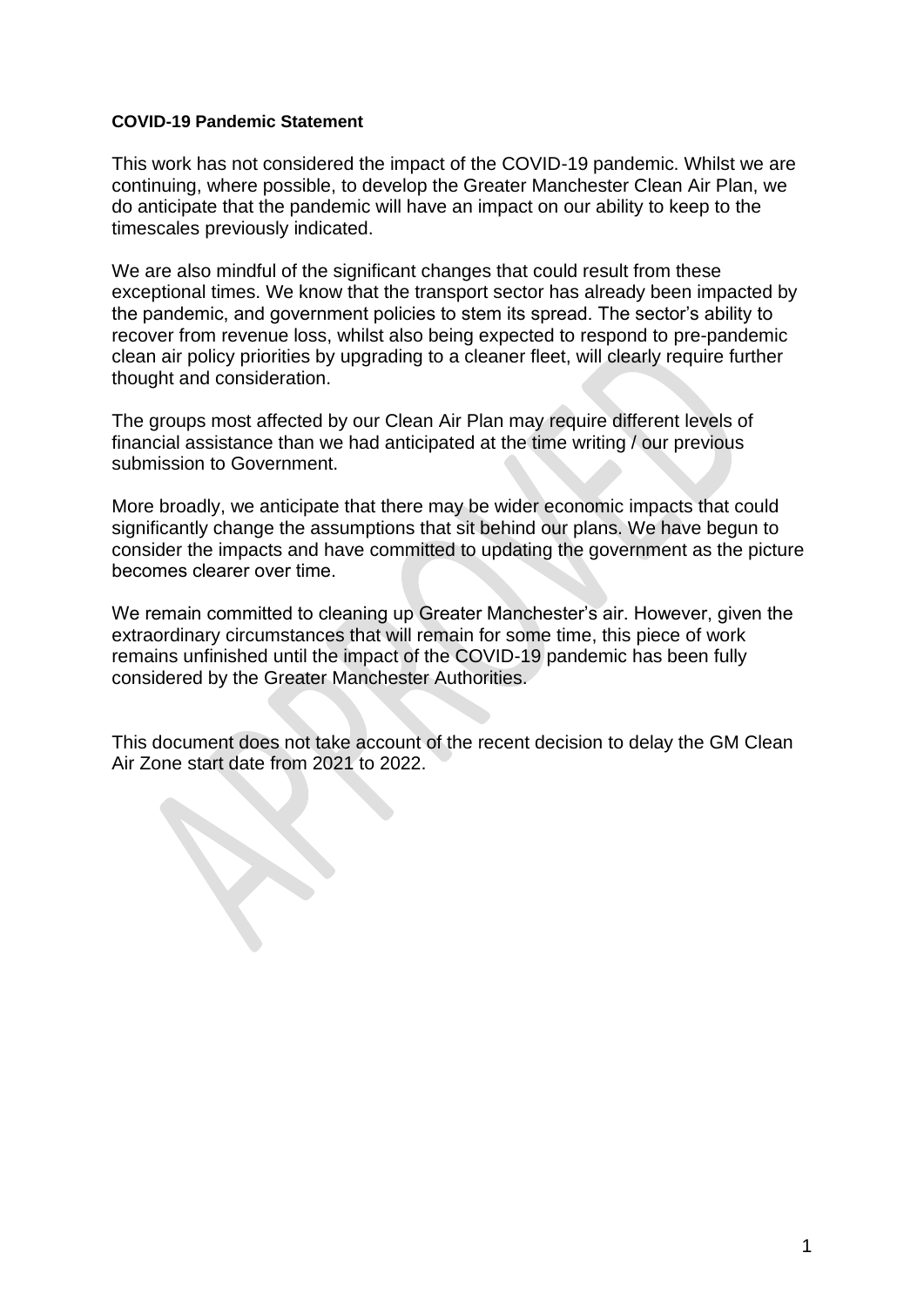#### 1. **Introduction**

# **Overview**

- 1.1 In July 2017 the Secretary of State issued a Direction under the Environment Act 1995 requiring a number of Greater Manchester local authorities to produce a feasibility study to identify the option which will deliver compliance with the requirement to meet legal limits for nitrogen dioxide in the shortest possible time.
- 1.2 The 10 Greater Manchester local authorities have been developing the study collectively together with the GMCA, coordinated by TfGM in line with Government direction and guidance. An Outline Business Case (OBC) was duly submitted in March 2019.
- 1.3 Ministerial feedback was received in July 2019 along with a further direction under the Environment Act 1995 which requires all ten of the Greater Manchester local authorities to:

*"take steps to implement the local plan for NO2 compliance" (which was defined as a Class C CAZ with additional measures) and "ensure that the local plan for NO2 compliance is implemented so that–*

*(a) compliance with the legal limit value for nitrogen dioxide is achieved in the shortest possible time, and by 2024 at the latest; and* 

*(b) exposure to levels above the legal limit for nitrogen dioxide are reduced as quickly as possible."* 

- 1.4 The 10 Greater Manchester local authorities are now subject to a Ministerial direction dated 16 March 2020 requiring the submission of an Interim Full Business Case (FBC) (along with confirmation that all public consultation activity has been completed) as soon as possible and by no later than 30 October 2020.
- 1.5 Technical note 31: GM CAP: Charge Level Sensitivity Testing describes modelling that has been carried out to test the impact of different charge levels on behavioural responses (i.e.: whether drivers choose to upgrade or stay and pay) and  $NO<sub>x</sub>$  emissions.
- 1.6 This Technical Note 38 sets out the evidence underpinning the rationale for the local discounts and exemptions proposed in the GM CAP Policy for Consultation. It also sets out the results of analysis undertaken to assess the possible impact of the proposed national and local discounts and exemptions on achieving compliance in the shortest possible time.
- 1.7 It should be noted that all analysis contained within this note represents the position as it stood before the coronavirus (COVID-19) pandemic. Separate analysis is being conducted to better understand the potential impact of COVID-19 on the GM CAP, which could affect the evidence presented in this note.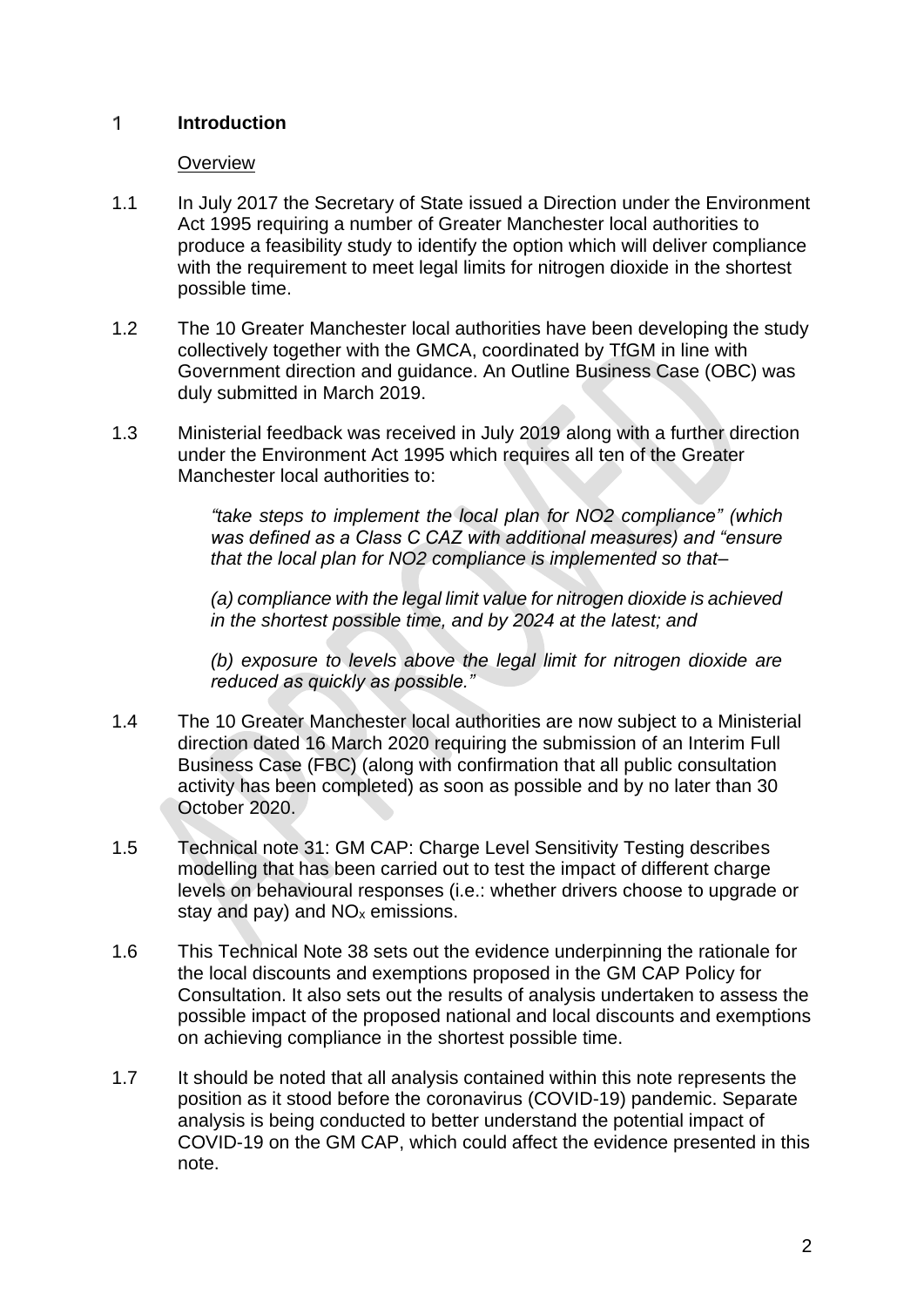#### 2 **Background**

# National Guidance

2.1 The UK government's 'Clean Air Zone Framework: Principles for setting up Clean Air Zones in England<sup>'1</sup>, sets out the approach that is expected to be taken by local authorities when implementing and operating a Clean Air Zone in England. Section 3.9 of the guidance states the following in relation to discounts and exemptions:

> *"There is a general presumption that the requirements for charging Clean Air Zones will apply to all vehicles according to the relevant zone class.*

> *There will be certain circumstances where exemptions and discounts from a charge will be appropriate. This may be because of a person's particular circumstances; the type of vehicle concerned may be difficult or uneconomic to adapt to comply with a zone's requirements; or the operation a vehicle is engaged in is particularly unique or novel.*

> *Discounts and exemptions should, in general, be based on the principle that;*

- *specialist vehicles that can never be compliant should qualify for an exemption from a charge;*
- *a sunset period should be allowed for specialist or more novel vehicles that can become compliant in a suitable time to allow for them to be changed.*

*While exemptions should be kept to the minimum necessary in order to maximise the benefits of a zone, local authorities may also consider additional exemptions or discounts based on particular local circumstances. Local authorities may consider ways in which the cost of any charge to enter areas could be reduced for groups they identify as facing particular challenges, so long as this is achieved in a way which does not slow down the achievement of the outcomes of the zone. This might, for example, take into account the location of a charging zone in relation to key local businesses or services.* 

*Local Authorities will also need to think about enforcement relating to exemptions and discounts in designing a zone. This section sets out where national exemptions should apply, and the circumstances in which local exemptions or discounts may be appropriate. Additional exemptions should not be applied where doing so would negate the overall benefits of the zone."*

<sup>1</sup> Department for Environment, Food & Rural Affairs and Department for Transport. 2020. Clean Air Zone Framework. Available at: [https://assets.publishing.service.gov.uk/government/uploads/system/uploads/attachment\\_data/file/863730/clean-air-zone-framework](https://assets.publishing.service.gov.uk/government/uploads/system/uploads/attachment_data/file/863730/clean-air-zone-framework-feb2020.pdf)[feb2020.pdf](https://assets.publishing.service.gov.uk/government/uploads/system/uploads/attachment_data/file/863730/clean-air-zone-framework-feb2020.pdf)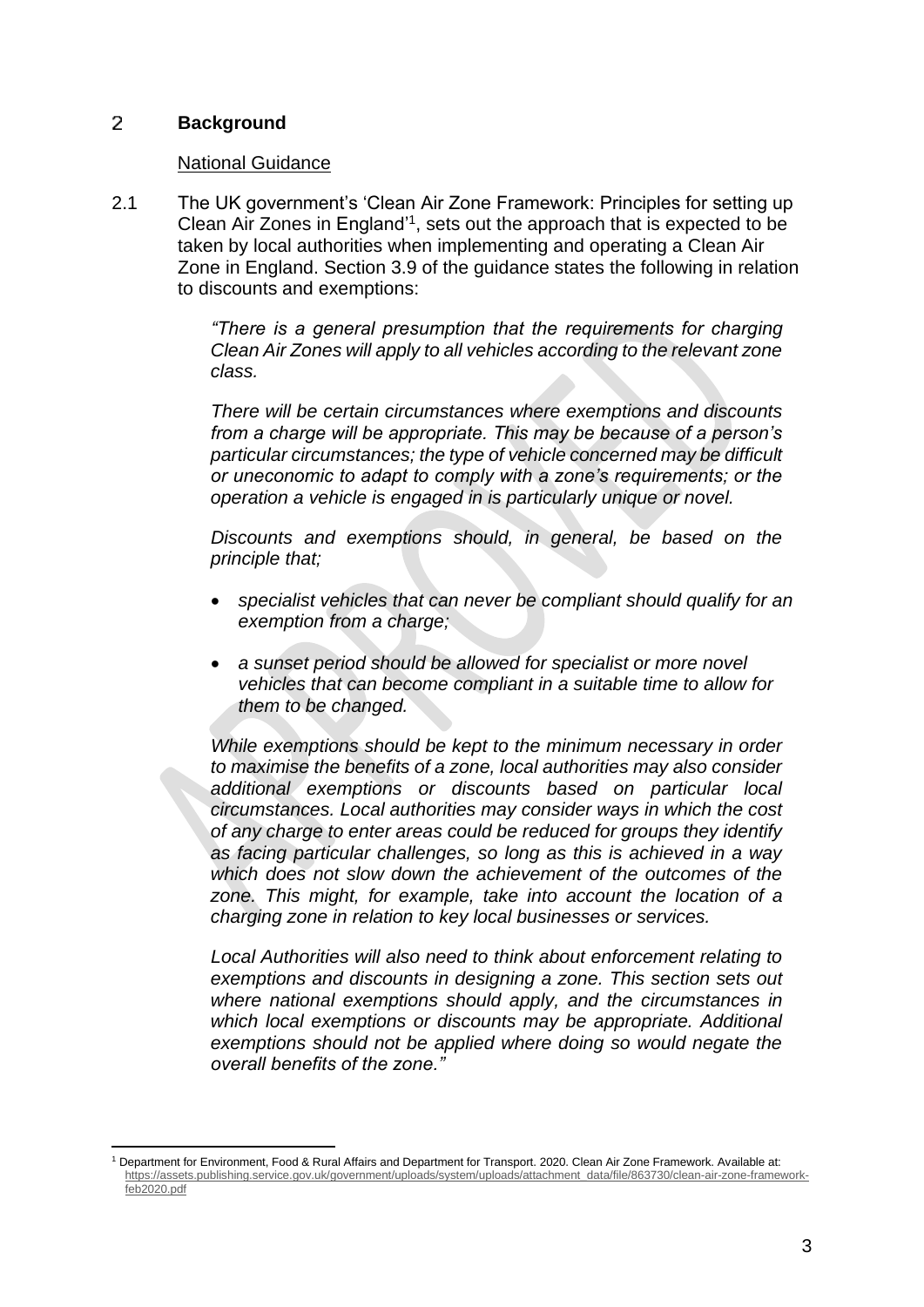#### **Greater Manchester's principles for discounts and exemptions** 3

- 3.1 Whilst there is a general presumption that the requirements for charging Clean Air Zone (CAZ) will apply to all vehicles according to the relevant zone class, there will be certain circumstances where discounts or exemptions from a charge will be appropriate.
- 3.2 Taking the Government guidance into account, the following principles for discounts and exemptions in GM will apply:
	- Guidance on national exemptions will be adhered to, meaning certain categories of vehicles which cannot reasonably comply with the required emissions standards (e.g. historic or non-road going vehicles) will not be required to pay a charge; and
	- Any local discounts or exemptions, when considered in addition to the national exemptions, will not negate the overall benefits of the zone.
- 3.3 The proposed discounts and exemptions for the GM CAZ, both permanent and temporary, are described in turn below, alongside the JAQU guidance, rationale and evidence. It should be noted that the majority of these discounts and exemptions are consistent with the published approaches taken by other cities proposing a CAZ e.g. Leeds and Birmingham.
- 3.4 These discounts and exemptions fall into four categories:
	- Permanent national exemptions;
	- Permanent local exemptions;
	- Temporary local exemptions<sup>2</sup>; and
	- Permanent local discounts.
- 3.5 Note that there are no temporary national exemptions or national discounts stipulated within the Government's Clean Air Zone Framework.

<sup>&</sup>lt;sup>2</sup> A temporary local exemption is time limited exemption, applied for a fixed period. Within this temporary local exemption period, eligible vehicles would not pay a charge. Following the expiry of a temporary local exemption, non-compliant vehicles will be charged. Note there may be a requirement to apply for discounts and exemptions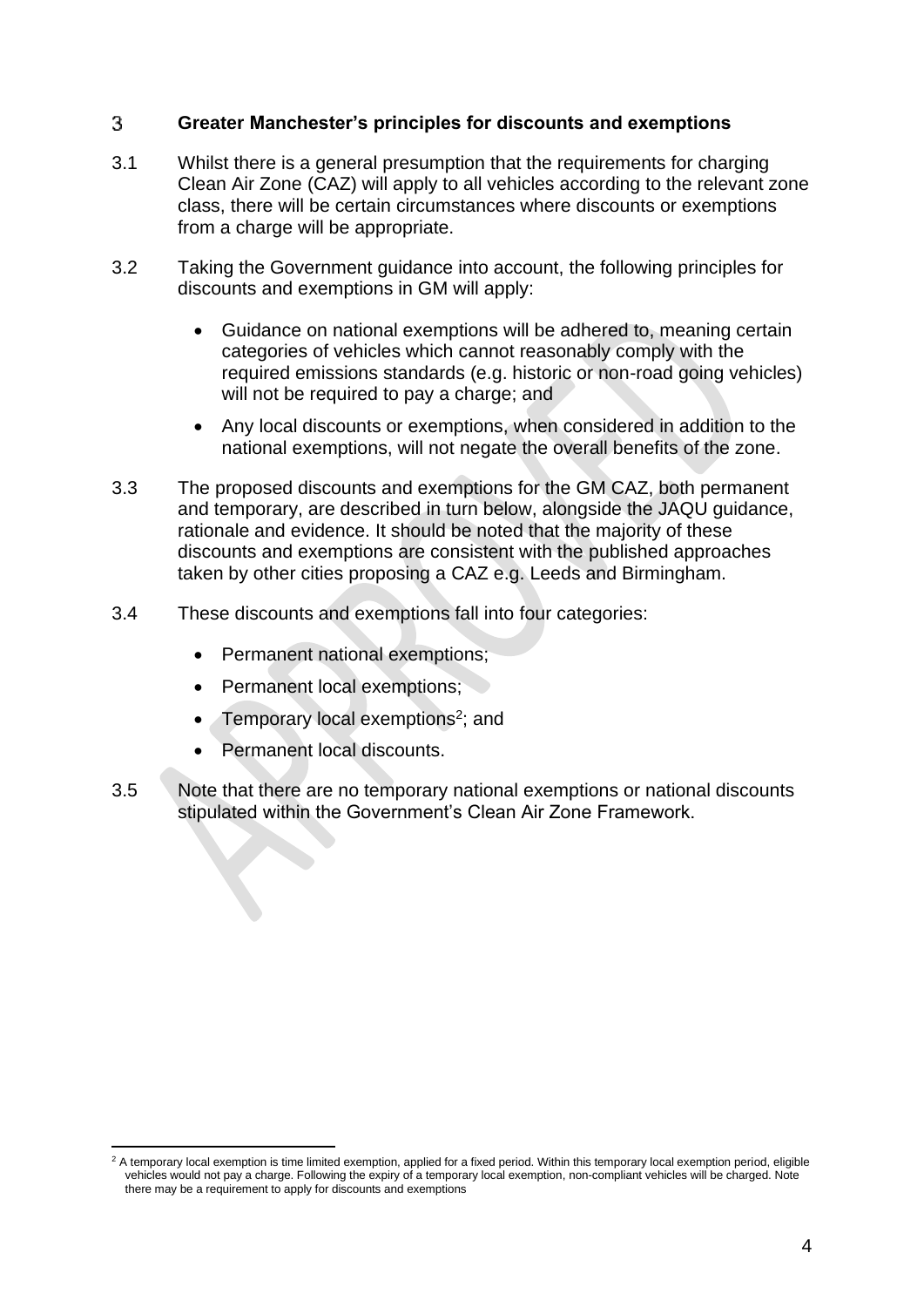#### $\overline{4}$ **Permanent exemptions**

## Permanent national exemptions

- 4.1 The Government's Clean Air Zone Framework sets out permanent national exemptions i.e. those which will be exempt from charges for all CAZs within England, including the GM CAZ. These are in place due to some types of vehicle being particularly difficult or uneconomic to adapt to comply with the framework's requirements. They also cover vehicles that are engaged in particularly unique or novel operations. National, permanent exemptions that apply to all CAZs are set out in **Table 4-1**, alongside the rationale for inclusion and an assessment of the possible impact on achieving compliance in the shortest possible time.
- 4.2 **Table 4-1** shows that applying the permanent national exemptions is not likely to negate the overall benefits of the GM CAZ or undermine the ability to meet air quality compliance within the shortest possible time.
- 4.3 All permanent national exemptions are assessed as having a negligible impact on compliance due to the very small proportion of vehicles in scope.

# Permanent local exemptions

- 4.4 In addition to stipulating national exemptions, the Government's Clean Air Zone Framework makes provision for local authorities to consider allowing additional exemptions or discounts based on particular local circumstances. GM has proposed a series of permanent local exemptions in the Policy for Consultation. These are set out in **Table 4-2**, alongside the rationale for inclusion and an assessment of the possible impact on achieving compliance in the shortest possible time. This analysis considers the possible impact in terms of the proportion of the total vehicle fleet within the scope of the GM CAZ.
- 4.5 It is also worth noting that, where it is not possible or practical to upgrade vehicles, applying an exemption would remove the cost burden of the charge. It would not however be expected to affect the choice to upgrade or not. In other words, this group would not be expected to upgrade with or without the exemption.
- 4.6 **Table 4-2** shows that applying the permanent local exemptions is not likely to negate the overall benefits of the GM CAZ or undermine the ability to meet air quality compliance within the shortest possible time.
- 4.7 All proposed permanent local exemptions are assessed as having a negligible impact on compliance due to the very small proportion of vehicles in scope.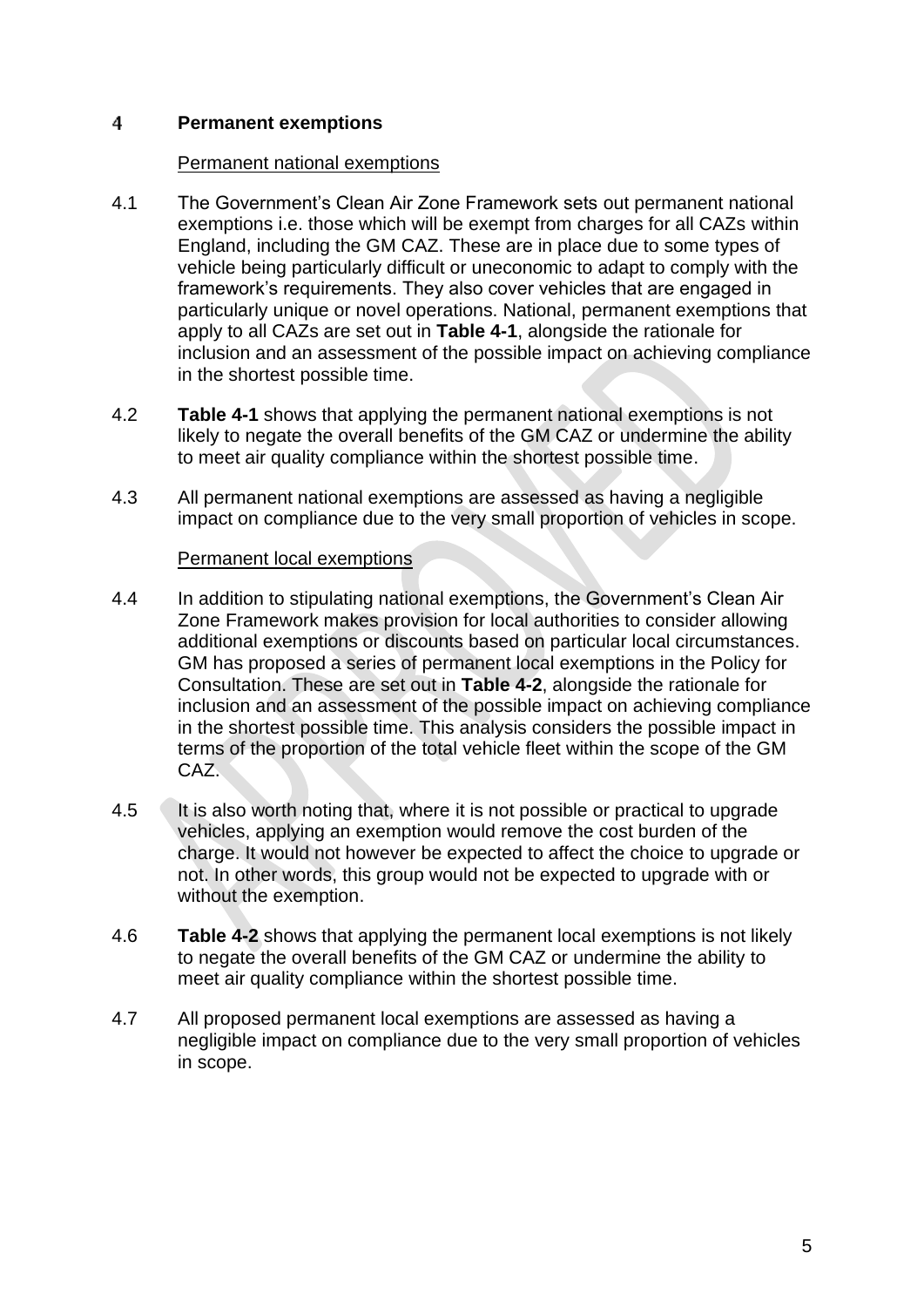| Table 4-1 Permanent national exemptions to GAZ charges, set by the Government |                    |                  |              |  |  |
|-------------------------------------------------------------------------------|--------------------|------------------|--------------|--|--|
|                                                                               |                    |                  |              |  |  |
| <b>Permanent national</b><br>exemptions                                       | <b>Description</b> | <b>Rationale</b> | <b>Impac</b> |  |  |

# **Table 4-1 Permanent national exemptions to CAZ charges, set by the Government**

| Permanent national<br>exemptions                       | <b>Description</b>                                                                                                                     | <b>Rationale</b>                                                                                                                                                                                                               | <b>Impact on compliance</b>                                                                                                                                                                                                                                                                                                                                                                                     |
|--------------------------------------------------------|----------------------------------------------------------------------------------------------------------------------------------------|--------------------------------------------------------------------------------------------------------------------------------------------------------------------------------------------------------------------------------|-----------------------------------------------------------------------------------------------------------------------------------------------------------------------------------------------------------------------------------------------------------------------------------------------------------------------------------------------------------------------------------------------------------------|
| <b>Historic vehicles</b>                               | Vehicles with a 'historic' vehicle tax<br>class (vehicles built or first<br>registered more than 40 years ago)                         | Exempt due to age and unsuitability<br>for compliant retrofitting                                                                                                                                                              | Negligible. Based upon ANPR sample data <sup>3</sup><br>and analysis of recorded vehicles which are<br>within the historic vehicle tax class, the quantity<br>of eligible vehicles has been estimated at less<br>than 0.5% of total vehicles serving GM.                                                                                                                                                        |
| Military vehicles                                      | Vehicles in use by UK Armed<br>Forces                                                                                                  | Exempt from charges by virtue of<br>Section 349 of the Armed Forces Act<br>2006                                                                                                                                                | Negligible. Military vehicles could not be<br>identified from the ANPR dataset. The volume<br>of military vehicles is assumed to be low as<br>there are no military bases in GM and only a<br>small number of Army Reserve Centres.                                                                                                                                                                             |
| <b>Disabled Passenger</b><br>Vehicle (DPV)             | Vehicles within the DVLA Disabled<br>Passenger Vehicle tax class, used<br>by organisations providing<br>transport for disabled people. | This group of vehicles may include a<br>range of specialist and/or novel or<br>adapted vehicles, where it may<br>generally not be practical to upgrade<br>to a vehicle compliant with the<br>emission standards of the GM CAZ. | Negligible. Based upon ANPR sample data and<br>analysis of recorded vehicles which are within<br>the DPV tax class, the quantity of eligible<br>vehicles has been estimated at less than 0.5%<br>of total vehicles serving GM based on the<br>ANPR sample.                                                                                                                                                      |
| <b>Specialist Emergency</b><br><b>Service Vehicles</b> | Specialist vehicles in use by<br>emergency services, such as aerial<br>ladders and major incident<br>command vehicles.                 | This group of vehicles may include a<br>range of specialist and/or novel or<br>adapted vehicles where it may<br>generally not be practical to upgrade<br>to a vehicle compliant with the<br>emission standards of the GM CAZ.  | Negligible. Emergency services vehicles<br>(including specialist emergency service<br>vehicles and other vehicles used by emergency<br>services) were identified in the ANPR data as<br>accounting for less than 0.5% of total vehicles<br>recorded. Emergency services in GM have a 4<br>- 10 year replacement cycle and therefore<br>much of the fleet will be compliant upon the<br>operation of the GM CAZ. |

<sup>&</sup>lt;sup>3</sup> For details of GM's ANPR survey, see Technical Note 5: ANPR Survey - Summary of Initial Findings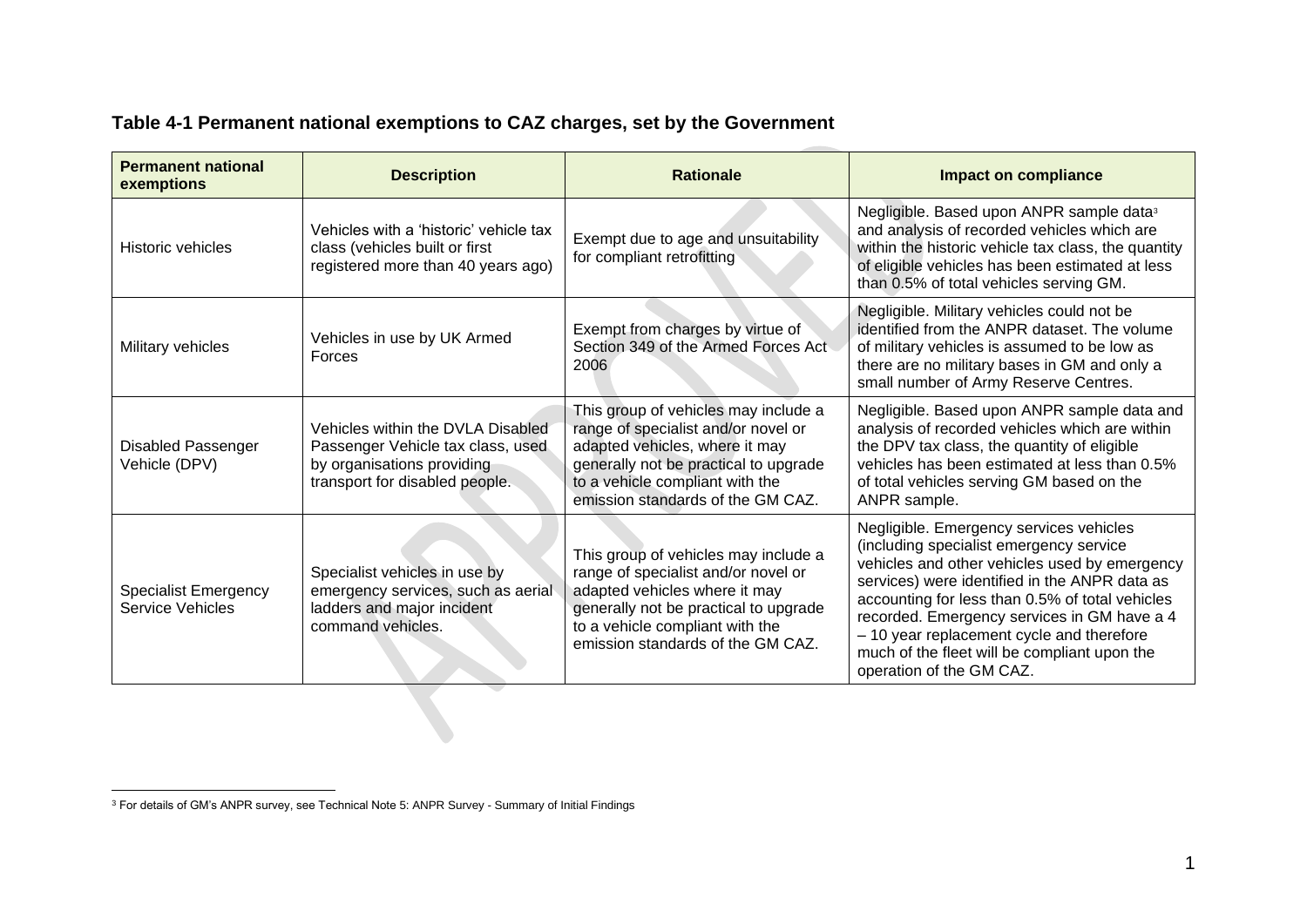| <b>Permanent local</b><br>exemptions      | <b>Description</b>                                                                                                                                                | <b>Rationale</b>                                                                                                                                                                                                                                                                                       | <b>Impact on compliance</b>                                                                                                                                                                                                                                                                                                                                                   |
|-------------------------------------------|-------------------------------------------------------------------------------------------------------------------------------------------------------------------|--------------------------------------------------------------------------------------------------------------------------------------------------------------------------------------------------------------------------------------------------------------------------------------------------------|-------------------------------------------------------------------------------------------------------------------------------------------------------------------------------------------------------------------------------------------------------------------------------------------------------------------------------------------------------------------------------|
| <b>Specialist Heavy Goods</b><br>Vehicles | Certain types of heavily specialised<br>HGVs, such as certain vehicles<br>used in construction or vehicle<br>recovery.                                            | This group of vehicles includes<br>certain novel or adapted road going<br>HGVs of a particularly specialised<br>nature, meaning it may not be<br>practical to upgrade to a vehicle<br>compliant with the emission<br>standards of the GM CAZ.                                                          | Negligible. Based on data obtained from the<br>DfT the quantity of specialist HGVs has been<br>estimated at less than 0.5% of total vehicles<br>serving GM <sup>4</sup> . Specialist HGVs represent c.6%<br>of the HGV fleet and are assumed to make up<br>a lower proportion of total HGV mileage, as<br>they spend most of the time stationary.                             |
| Non-road-going vehicles                   | Certain types of non-road going<br>vehicles which are allowed to drive<br>on the highway such as agricultural<br>machines; digging machines; and<br>mobile cranes | This group of vehicles includes a<br>range of specialist and/or novel or<br>adapted vehicles, where it may<br>generally not be practical to upgrade<br>to a vehicle compliant with the<br>emission standards of the GM CAZ.                                                                            | Negligible. Based upon ANPR sample data<br>and that obtained from the DVLA, as above,<br>the quantity of non-road going vehicles has<br>been estimated at less than 0.5% of total<br>vehicles serving GM.                                                                                                                                                                     |
| Vehicles used by<br>emergency services    | Certain types of vehicles used by<br>emergency services front line<br>emergency and certain non-<br>emergency vehicles                                            | This group of vehicles includes a<br>range of vehicles, associated with<br>front line emergency response, and<br>where it may generally not be<br>practical to upgrade to a vehicle<br>compliant with the emission<br>standards of the GM CAZ, which are<br>not captured by the national<br>exemption. | Negligible. Emergency services vehicles<br>(including specialist emergency service<br>vehicles and other vehicles used by<br>emergency services) were identified in the<br>ANPR data as accounting for less than 0.5% of<br>total vehicles recorded. Emergency services in<br>GM have a $4 - 10$ year replacement cycle and<br>therefore much of the fleet will be compliant. |
|                                           |                                                                                                                                                                   |                                                                                                                                                                                                                                                                                                        |                                                                                                                                                                                                                                                                                                                                                                               |

# **Table 4-2 Permanent local exemptions to GM CAZ charges proposed by Greater Manchester**

<sup>4</sup> 29,500 non-road going and specialist vehicles have been identified by the DfT, around 6% of the total number of HGVs registered in the UK, se[e https://www.theconstructionindex.co.uk/news/view/all-terrain](https://www.theconstructionindex.co.uk/news/view/all-terrain-cranes-to-remain-exempt-from-mandatory-checks)[cranes-to-remain-exempt-from-mandatory-checks](https://www.theconstructionindex.co.uk/news/view/all-terrain-cranes-to-remain-exempt-from-mandatory-checks)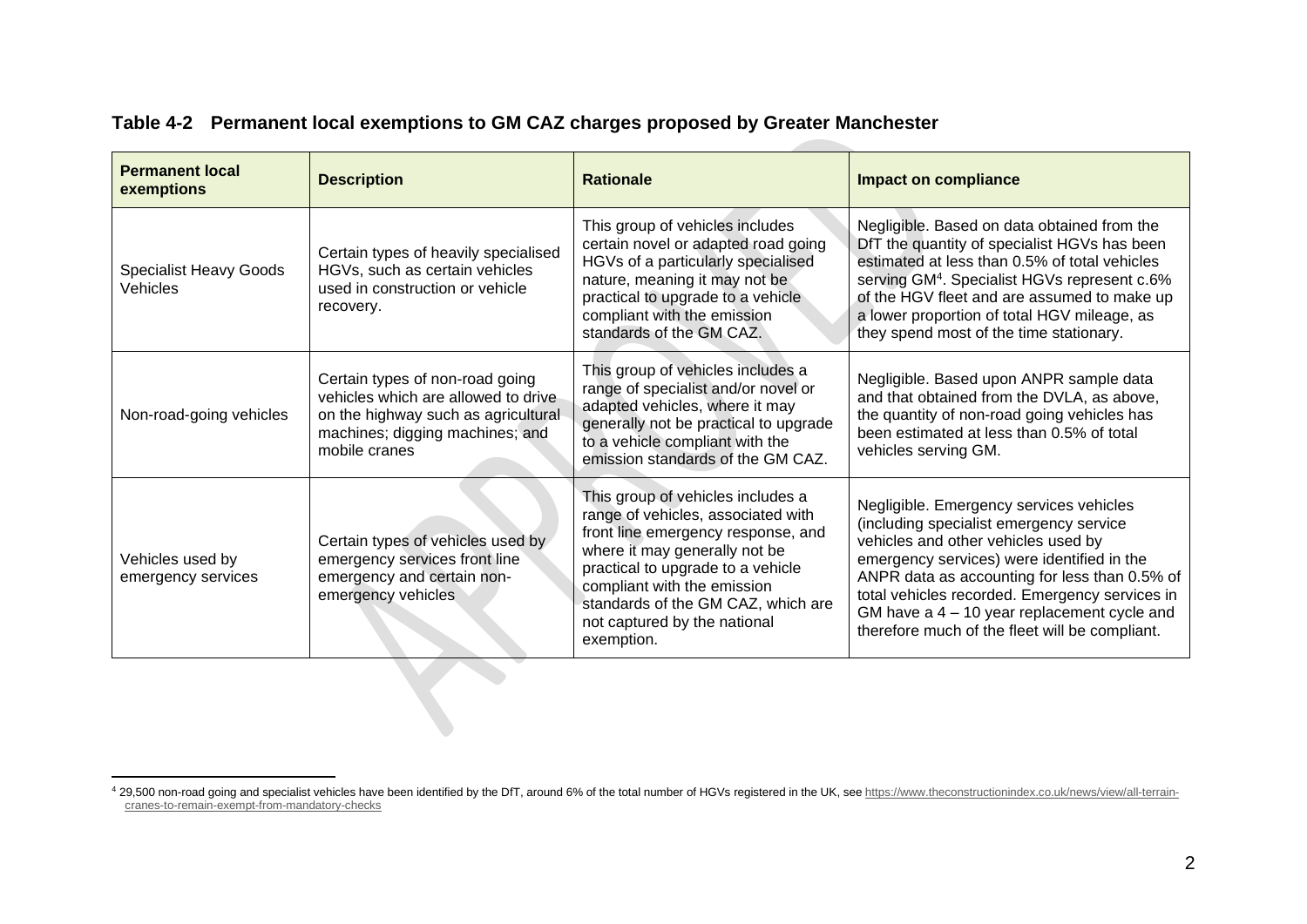| <b>Permanent local</b><br>exemptions                      | <b>Description</b>                                                                                                                                                                                                                                           | <b>Rationale</b>                                                                                                                                                                                                                                                                                                       | <b>Impact on compliance</b>                                                                                                                                                                                                                                                                                                                            |
|-----------------------------------------------------------|--------------------------------------------------------------------------------------------------------------------------------------------------------------------------------------------------------------------------------------------------------------|------------------------------------------------------------------------------------------------------------------------------------------------------------------------------------------------------------------------------------------------------------------------------------------------------------------------|--------------------------------------------------------------------------------------------------------------------------------------------------------------------------------------------------------------------------------------------------------------------------------------------------------------------------------------------------------|
| <b>Community Minibuses</b>                                | Those operating under a permit<br>under section 19 or section 22 of<br>the Transport Act (1985), issued by<br>a body designated by the Secretary<br>of State                                                                                                 | These vehicles provide important<br>access to employment, education<br>and training for people who may<br>otherwise be isolated, including those<br>with mobility issues and located in<br>areas with poor public transport<br>accessibility. They also facilitate<br>inclusion in social and community<br>activities. | Negligible. Based on ANPR sample data,<br>minibuses are estimated to make up less than<br>1% of vehicles serving GM and it is estimated<br>that around 30% of this fleet is eligible for<br>section 19 and section 22 permits.                                                                                                                         |
| Showmen's Guild vehicles                                  | Fairground/funfair vehicles which<br>are registered with the Showmen's<br>Guild                                                                                                                                                                              | This group of vehicles includes a<br>range of specialist and/or novel or<br>adapted vehicles, where it may<br>generally not be practical to upgrade<br>to a vehicle compliant with the<br>standards of the GM CAZ.                                                                                                     | Negligible. Showmen's Guild vehicles could<br>not be identified from the ANPR dataset. The<br>volume of such vehicles is assumed to be low<br>given their specialised use for intermittent<br>events.                                                                                                                                                  |
| Driving within the zone<br>because of a road<br>diversion | Vehicles driving within the zone<br>because of a road diversion who<br>would otherwise not have entered<br>the GM CAZ.<br>Applies only while the diversion is<br>active and subject to non-compliant<br>vehicles being on the designated<br>diversion route. | This exemption is aimed at protecting<br>road safety and recognises that<br>vehicles may enter the GM CAZ for<br>reasons outside of the driver's<br>control.<br>The exemption will apply to vehicles<br>which enter the GM CAZ as a direct<br>result of a road diversion only.                                         | It is not possible to quantify the impact of this<br>exemption but it is likely to be negligible as the<br>incidences would be of short duration and<br>involve a very small proportion of the total<br>vehicles travelling within the GM CAZ, where<br>eligible vehicles are not already visiting GM as<br>part of their overall journey in any case. |
| <b>Disabled Tax Class</b><br>vehicles                     | Vehicles used by, or for the<br>purposes of a disabled person<br>which are exempt from vehicle tax.                                                                                                                                                          | This exemption is complementary to<br>the vehicle tax exemption for<br>Disabled Tax Class vehicles.                                                                                                                                                                                                                    | Negligible. Based upon ANPR sample data<br>and analysis of recorded vehicles which are<br>within the Disabled tax class, the quantity of<br>eligible vehicles has been estimated at less<br>than 0.5% of total vehicles serving GM based.                                                                                                              |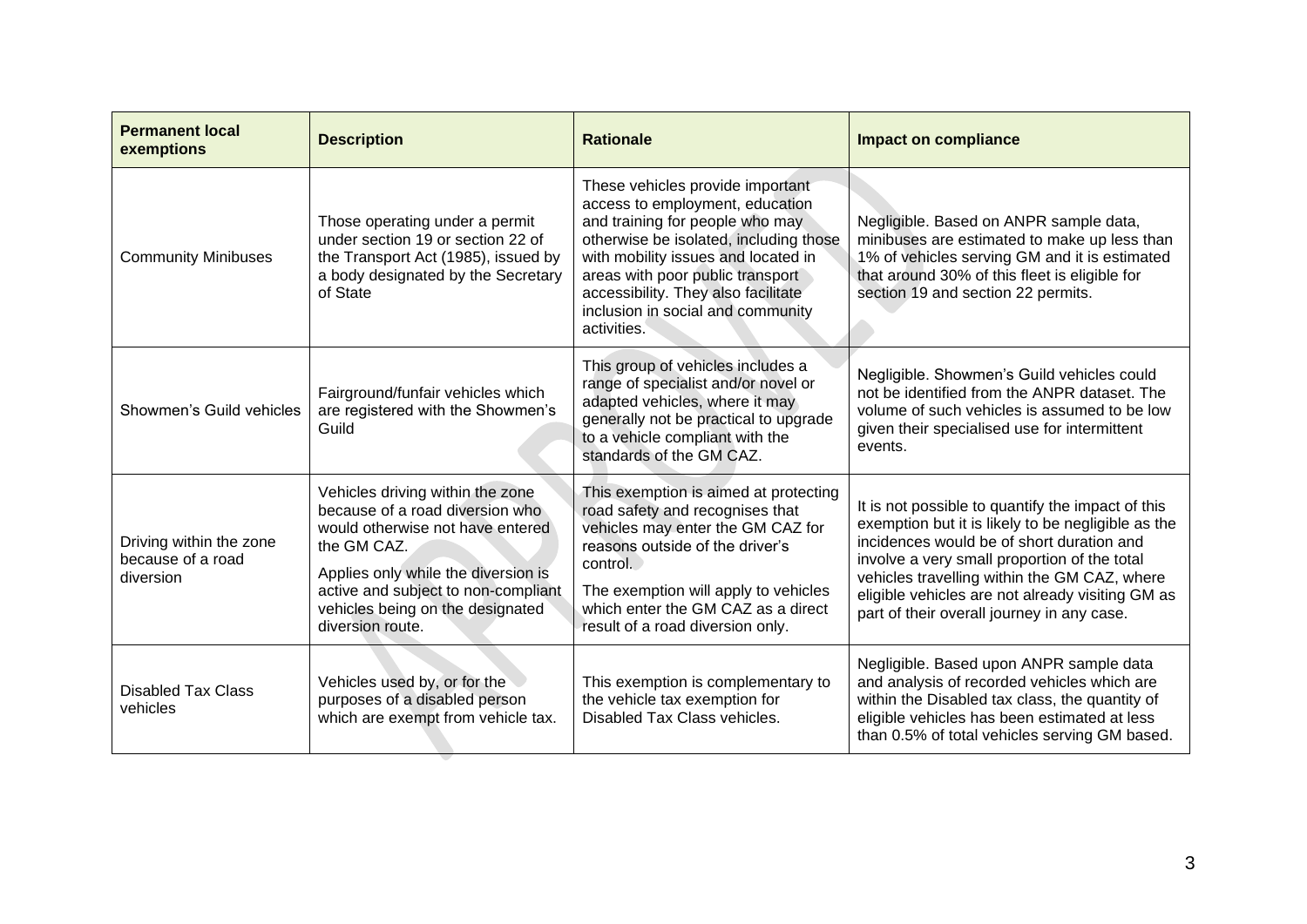| <b>Permanent local</b><br>exemptions | <b>Description</b> | <b>Rationale</b>                                                                                                                                                                                                                                                                                      | <b>Impact on compliance</b> |
|--------------------------------------|--------------------|-------------------------------------------------------------------------------------------------------------------------------------------------------------------------------------------------------------------------------------------------------------------------------------------------------|-----------------------------|
|                                      |                    | An exemption certificate will have<br>been secured for vehicles within this<br>group, following a successful<br>application to the Driver and Vehicle<br>Licensing Authority (DVLA) for<br>exemption from vehicle tax. The<br>vehicle must be used solely for the<br>purposes of the disabled person. |                             |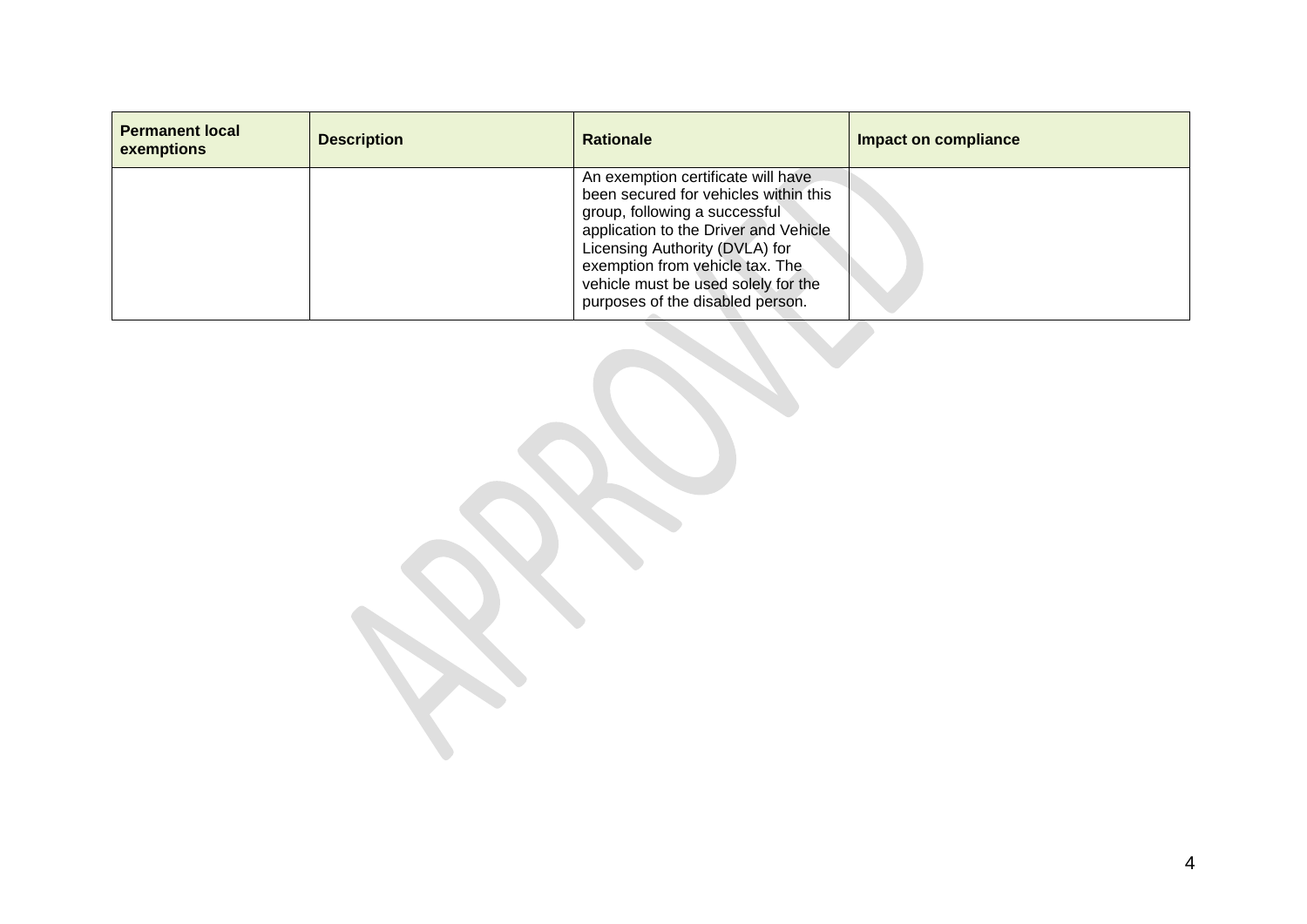#### 5 **Temporary exemptions**

## Temporary national exemptions

5.1 No temporary national exemptions are proposed.

# Temporary local exemptions

- 5.2 GM has proposed a series of temporary local exemptions in the Policy for Consultation. These are set out in **Table 5-1**, alongside the rationale for inclusion and an assessment of the possible impact on achieving compliance in the shortest possible time. This analysis considers the possible impact in terms of the proportion of the total vehicle fleet in scope.
- 5.3 All temporary local exemptions proposed by GM are proposed to expire by 31<sup>st</sup> December 2022, with the exception of the temporary local exemption for Limited supply (awaiting delivery of a compliant vehicle) of no more than 12 weeks offered to those awaiting delivery of a compliant vehicle. Further to the submisson of evidence and justification to JAQU regarding the proposed temporary exemptions to 31<sup>st</sup> December 2022, the government minister has accepted these proposals - see ministerial letter dated 16 March 2020.
- 5.4 Compliance with the Direction requires that GM brings  $NO<sub>2</sub>$  concentrations below legal limits in the shortest possible time. The OBC optioneering process demonstrated that the preferred option delivered compliance in 2024. The temporary local exemptions set out in **Table 5-1** below will no longer be in place by 2024. As the temporary local exemption will expire on 31<sup>st</sup> December 2022, sufficient time is available in advance of 1<sup>st</sup> January 2024 for affected vehicles owners/registered keepers of these vehicles to upgrade to a compliant vehicle.
- 5.5 The modelling process has included these temporary local exemptions where the relevant vehicle type and behavioural response is represented within the modelling architecture. The cost modelling approach applied calculates the various proportions of responses (upgrade, stay and pay, cancel trip) to the charging CAZ measures alongside the associated financial assistance where applicable in each of the modelled years of 2021, 2023 and 2025. Therefore, as long as the temporary local exemptions have been removed early enough that drivers will have had time to be influenced by the forthcoming CAZ charge, make their choices and obtain a new vehicle before 1st January 2024, then the temporary local exemptions would not affect the predicted legal compliance date.
- 5.6 **Table 5-1** shows that applying the proposed temporary local exemptions is not likely to negate the overall benefits of the GM CAZ or undermine the ability to meet air quality compliance within the shortest possible time.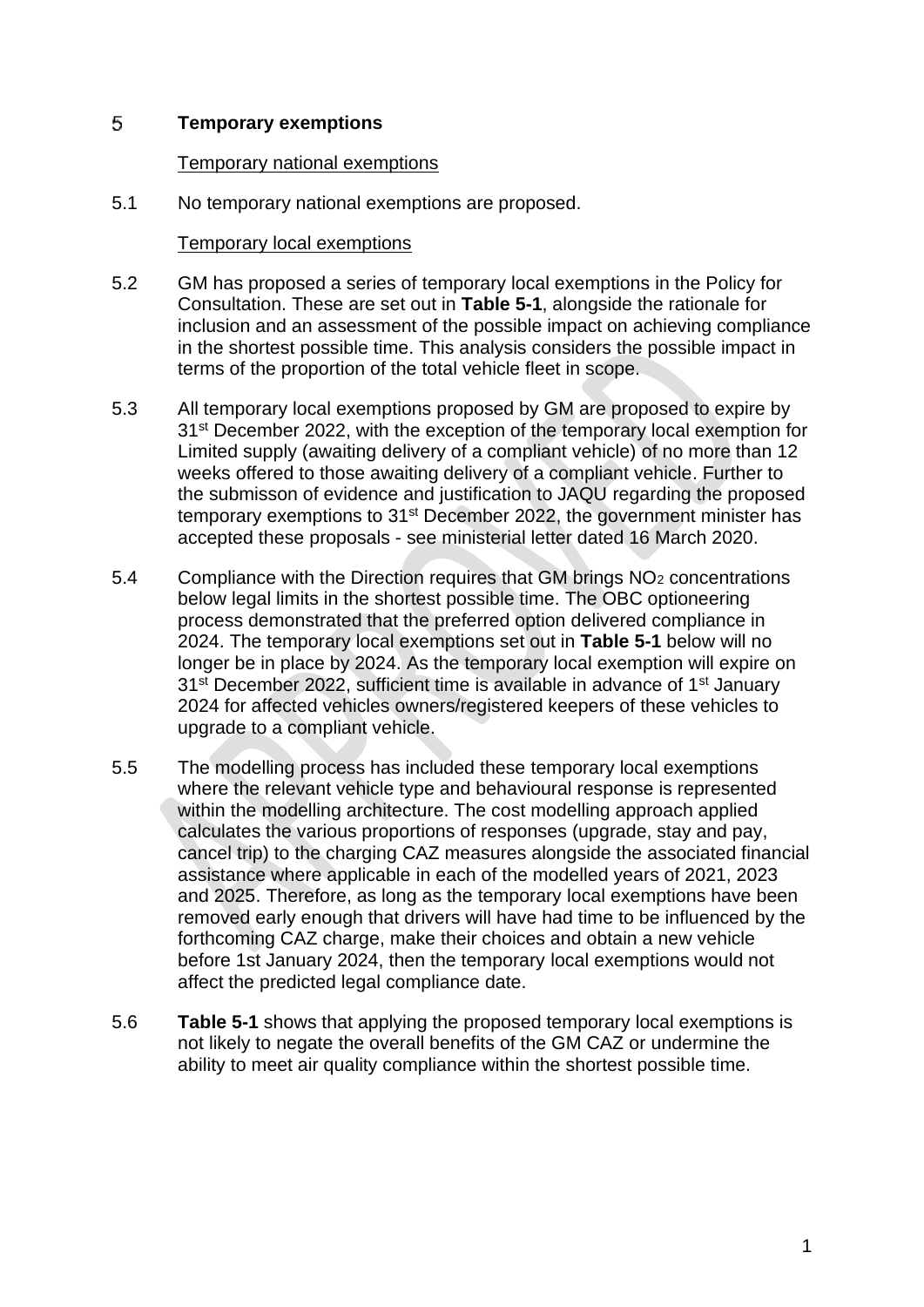- 5.7 The proposed temporary local exemptions are assessed as having a low risk of negating the overall benefits of the zone where the vehicle populations in scope (and their associated emissions) are meaningful, but where the risk of the proposed temporary local exemption affecting behaviour change by 2024 and therefore negating the overall benefits of the zone is considered low.
- 5.8 The proposed temporary local exemptions are assessed as having a negligible impact on compliance where only a very small proportion of vehicles are in scope.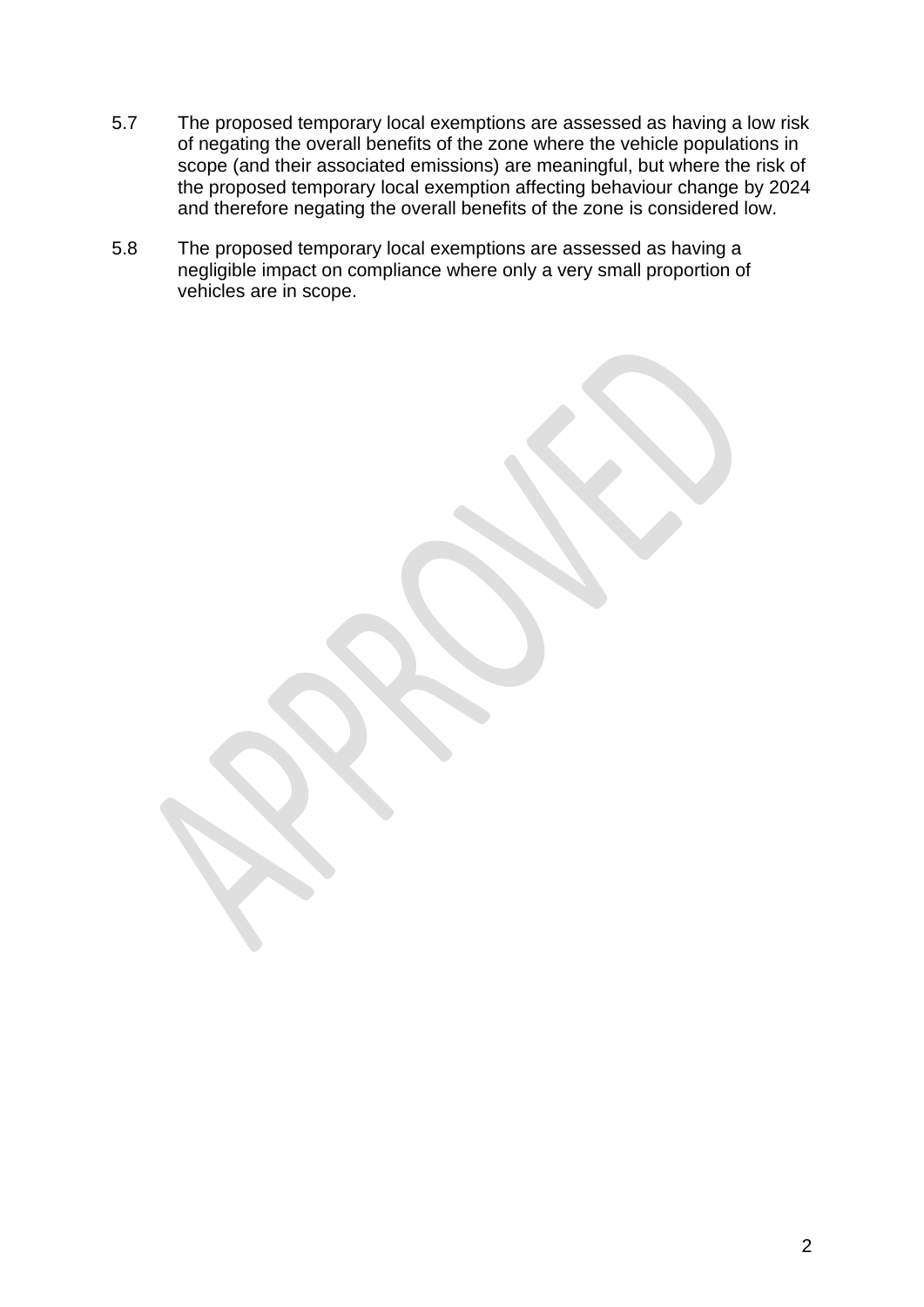| <b>Temporary local</b><br>exemptions                                                                              | <b>Description</b>                                                                                                                                                                                                                                                                | <b>Rationale</b>                                                                                                                                                                                                                                                                                                                                                                                                                                                                                                                                                                                                                                                                                                                        | <b>Impact on compliance</b>                                                                                                                                                                                                                                                                                                                                                                                                                                                                                                                                                                                                                                                                                                                                                                                                                                                                                                                                     |  |
|-------------------------------------------------------------------------------------------------------------------|-----------------------------------------------------------------------------------------------------------------------------------------------------------------------------------------------------------------------------------------------------------------------------------|-----------------------------------------------------------------------------------------------------------------------------------------------------------------------------------------------------------------------------------------------------------------------------------------------------------------------------------------------------------------------------------------------------------------------------------------------------------------------------------------------------------------------------------------------------------------------------------------------------------------------------------------------------------------------------------------------------------------------------------------|-----------------------------------------------------------------------------------------------------------------------------------------------------------------------------------------------------------------------------------------------------------------------------------------------------------------------------------------------------------------------------------------------------------------------------------------------------------------------------------------------------------------------------------------------------------------------------------------------------------------------------------------------------------------------------------------------------------------------------------------------------------------------------------------------------------------------------------------------------------------------------------------------------------------------------------------------------------------|--|
| LGVs and minibuses<br>(which are not a licensed<br>taxi or PHV or used to<br>provide a registered bus<br>service) | Light Goods Vehicles (LGVs) and<br>minibuses which are not used as a<br>licensed taxi, PHV or on a<br>registered bus service, will be<br>eligible for a temporary exemption<br>until 31st December 2022.<br>After 31st December 2022, non-<br>compliant vehicles will be charged. | GM evidence indicates that the cost<br>and availability of new, second and<br>third hand compliant LGVs will not<br>provide a viable or an affordable<br>option for many operators (especially<br>for the smallest businesses and sole<br>traders) to upgrade to a compliant<br>vehicle in 2022, given the scale of<br>the GM CAZ <sup>5</sup> .<br>Introducing a charge in 2022 risks<br>many operators having to switch from<br>using an LGV to a pre-Euro 6 diesel<br>car or stop trading.<br>Given the number of LGVs operating<br>in GM, there is also a high risk of<br>there being insufficient time in<br>advance of 2022 to administer the<br>funding required to support affected<br>parties to upgrade to compliant<br>LGVs. | Low. As set out above, modelling<br>demonstrates that as long as the temporary<br>exemptions have been removed early enough<br>that drivers will have had time to be influenced<br>by the forthcoming CAZ charge, make their<br>choices and obtain a new vehicle before 1st<br>January 2024 (the year of compliance), then<br>the temporary exemptions would not affect the<br>predicted legal compliance date. As the<br>temporary exemption will expire on 31st<br>December 2022, sufficient time is available in<br>advance of 1st January 2024 for affected<br>vehicles owners/registered keepers of these<br>vehicles to upgrade to a compliant vehicle.<br>A key rationale for the proposed exemption is<br>that it is not considered likely that this large<br>non-compliant fleet can upgrade by the point at<br>which the CAZ is introduced. The provision of<br>funds to support upgrade from 2021 is<br>however intended to encourage early upgrade. |  |
|                                                                                                                   |                                                                                                                                                                                                                                                                                   |                                                                                                                                                                                                                                                                                                                                                                                                                                                                                                                                                                                                                                                                                                                                         |                                                                                                                                                                                                                                                                                                                                                                                                                                                                                                                                                                                                                                                                                                                                                                                                                                                                                                                                                                 |  |

# **Table 5-1 Temporary local exemptions to CAZ charges proposed by Greater Manchester**

<sup>5</sup> See Technical Note 12 - Evidence of the impact of 2021 CAZ C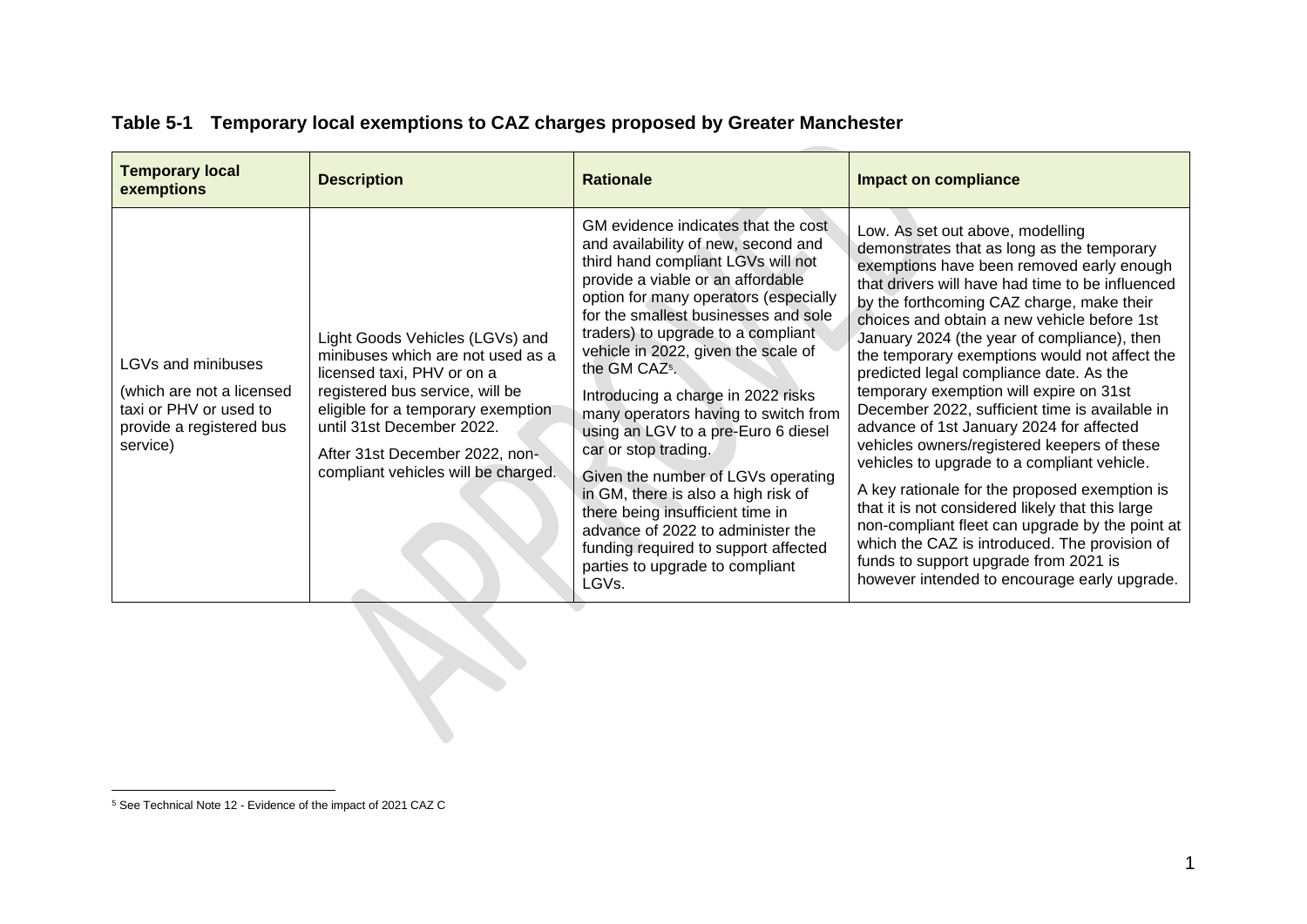| <b>Temporary local</b><br>exemptions                    | <b>Description</b>                                                                                                                                                                                                                                                                                                                 | <b>Rationale</b>                                                                                                                                                                                                                                                                                                                                                                                                                                                                                                                                                                                                                                                                                                                                                                        | <b>Impact on compliance</b>                                                                                                                                                                                                                                                                                                                                                                                                                                                                                                                                                                                                                                                                                                                                                                                                                                                                                                                                                                                                                                                                                                                       |
|---------------------------------------------------------|------------------------------------------------------------------------------------------------------------------------------------------------------------------------------------------------------------------------------------------------------------------------------------------------------------------------------------|-----------------------------------------------------------------------------------------------------------------------------------------------------------------------------------------------------------------------------------------------------------------------------------------------------------------------------------------------------------------------------------------------------------------------------------------------------------------------------------------------------------------------------------------------------------------------------------------------------------------------------------------------------------------------------------------------------------------------------------------------------------------------------------------|---------------------------------------------------------------------------------------------------------------------------------------------------------------------------------------------------------------------------------------------------------------------------------------------------------------------------------------------------------------------------------------------------------------------------------------------------------------------------------------------------------------------------------------------------------------------------------------------------------------------------------------------------------------------------------------------------------------------------------------------------------------------------------------------------------------------------------------------------------------------------------------------------------------------------------------------------------------------------------------------------------------------------------------------------------------------------------------------------------------------------------------------------|
| <b>GM licensed Wheelchair</b><br>Accessible Taxi & PHVs | Wheelchair Accessible Taxi and<br>Private Hire Vehicles (PHVs), which<br>are licensed to one of the 10 GM<br>Authorities, as of the [date of the<br>close of the consultation] will be<br>eligible for a temporary exemption<br>until 31st December 2022.<br>After 31st December 2022, non-<br>compliant vehicles will be charged. | Wheelchair accessible Taxis and<br>Private Hire Vehicles offer a vital<br>service for disabled people and are<br>often the only mode of travel<br>available to them.<br>26% of taxi users report that they<br>have a health problem or disability<br>that limits their day-to-day activities,<br>and 26% of taxi users over 65s say<br>that they cannot use buses due to a<br>disability.<br>The cost of upgrade to a wheelchair<br>accessible vehicle (WAV) is high and<br>availability of second-hand vehicles<br>is poor (especially for London-style<br>Taxis).<br>The application of GM CAZ charges<br>in 2022 could therefore affect<br>disabled people's access to taxi/PHV<br>services, by reducing the number of<br>wheelchair accessible vehicles<br>operating in the region. | Low. As set out above, modelling<br>demonstrates that as long as the temporary<br>exemptions have been removed early enough<br>that drivers will have had time to be influenced<br>by the forthcoming CAZ charge, make their<br>choices and obtain a new vehicle before 1st<br>January 2024, then the temporary exemptions<br>would not affect the predicted legal compliance<br>date. As the temporary exemption will expire<br>on 31st December 2022, sufficient time is<br>available in advance of 1st January 2024 (the<br>year of compliance) for affected vehicles<br>owners/registered keepers of these vehicles to<br>upgrade to a compliant vehicle.<br>A key rationale for the proposed exemption is<br>that it is not considered likely that this<br>specialist non-compliant fleet can upgrade by<br>the point at which the CAZ is introduced; this<br>risks a loss of accessible transport options for<br>disabled people. The provision of funds to<br>support upgrade from 2021 will is however<br>intended to encourage early upgrade.<br>Proposed MLS standards will also encourage<br>upgrade by 2024, subject to consultation. |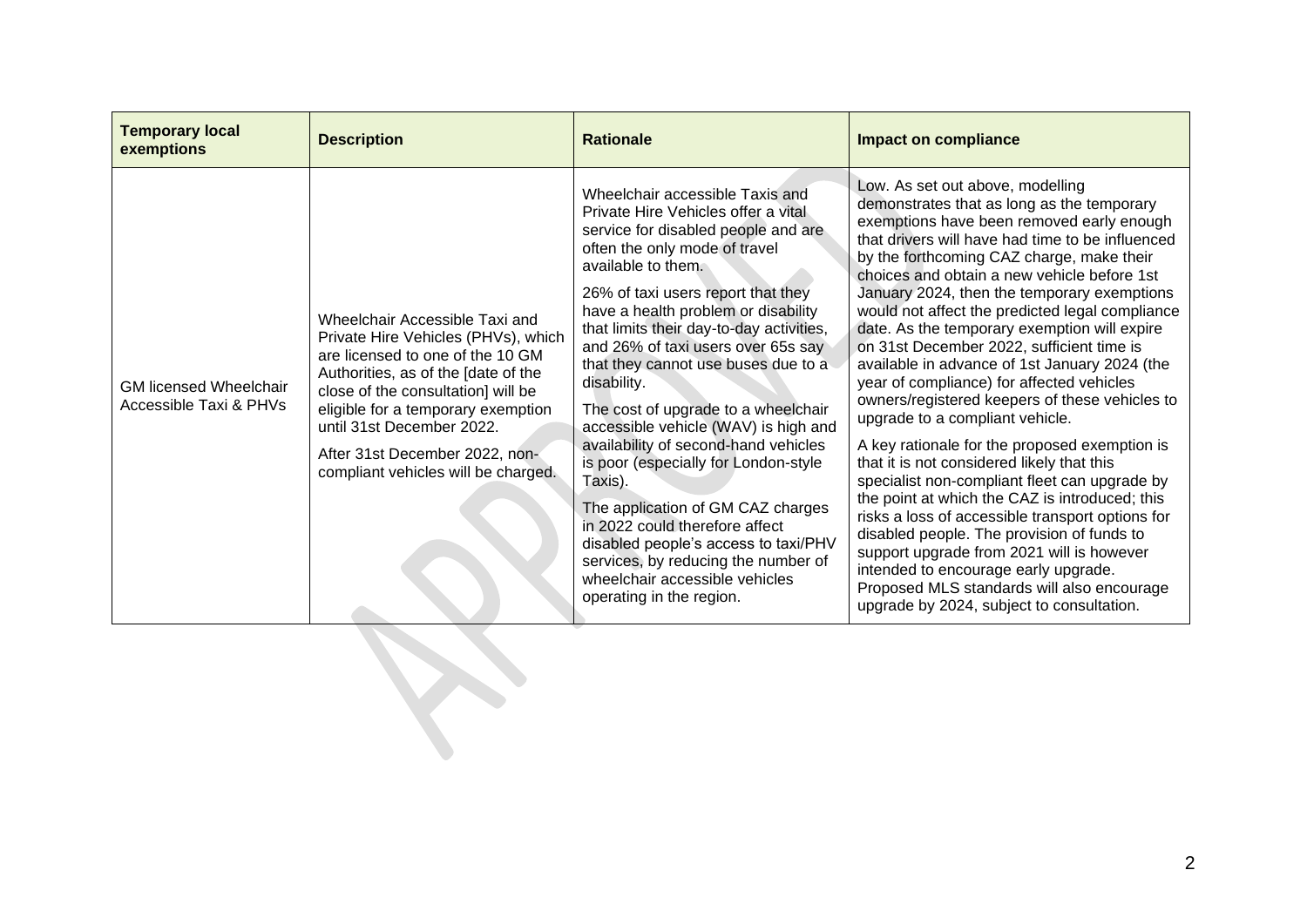| <b>Temporary local</b><br>exemptions                                                                                         | <b>Description</b>                                                                                                                                                                                                                                                           | <b>Rationale</b>                                                                                                                                                                                              | <b>Impact on compliance</b>                                                                                                                                                                                                                                                                                                                                                                                                                                                                                                                                                                                                                                                                                                    |
|------------------------------------------------------------------------------------------------------------------------------|------------------------------------------------------------------------------------------------------------------------------------------------------------------------------------------------------------------------------------------------------------------------------|---------------------------------------------------------------------------------------------------------------------------------------------------------------------------------------------------------------|--------------------------------------------------------------------------------------------------------------------------------------------------------------------------------------------------------------------------------------------------------------------------------------------------------------------------------------------------------------------------------------------------------------------------------------------------------------------------------------------------------------------------------------------------------------------------------------------------------------------------------------------------------------------------------------------------------------------------------|
|                                                                                                                              |                                                                                                                                                                                                                                                                              | Although compliant Euro VI coaches<br>have been available since 2013, the<br>majority (67%) of the fleet operating<br>within GM is not compliant with the<br>GM CAZ emission standards.                       |                                                                                                                                                                                                                                                                                                                                                                                                                                                                                                                                                                                                                                                                                                                                |
|                                                                                                                              |                                                                                                                                                                                                                                                                              | This is because coaches have a long<br>running life and upgrade to a<br>compliant vehicle is very expensive.                                                                                                  | Low. As set out above, modelling<br>demonstrates that as long as the temporary<br>exemptions have been removed early enough                                                                                                                                                                                                                                                                                                                                                                                                                                                                                                                                                                                                    |
| Coaches and buses<br>registered to a business<br>address within GM and<br>not used on a registered<br>bus service within GM. | Coaches and buses registered to a<br>business address within GM and<br>not used on a registered bus<br>service within GM will be eligible for<br>a temporary exemption until 31st<br>December 2022.<br>After 31st December 2022, non-<br>compliant vehicles will be charged. | 69% of coach operators are small<br>businesses and have very small<br>fleets of 1-5 vehicles.                                                                                                                 | that drivers will have had time to be influenced<br>by the forthcoming CAZ charge, make their<br>choices and obtain a new vehicle before 1st                                                                                                                                                                                                                                                                                                                                                                                                                                                                                                                                                                                   |
|                                                                                                                              |                                                                                                                                                                                                                                                                              | There is a risk that even with funding<br>support - coach operators cannot<br>reasonably comply with the GM CAZ<br>emission standards by 2022 and that<br>this creates a risk of reduced coach<br>operations. | January 2024 (the year of compliance), then<br>the temporary exemptions would not affect the<br>predicted legal compliance date. As the<br>temporary exemption will expire on 31st<br>December 2022, sufficient time is available in<br>advance of 1st January 2024 for affected<br>vehicles owners/registered keepers of these<br>vehicles to upgrade to a compliant vehicle.<br>A key rationale for the proposed exemption is<br>that it is not considered likely that this largely<br>non-compliant fleet can upgrade by the point at<br>which the CAZ is introduced, given the high<br>cost of upgrade <sup>6</sup> . The provision of funds to<br>support retrofit and upgrade from 2021 will<br>encourage early upgrade. |
|                                                                                                                              |                                                                                                                                                                                                                                                                              | In comparison to buses, retrofit<br>solutions are also relatively<br>immature, affecting availability.                                                                                                        |                                                                                                                                                                                                                                                                                                                                                                                                                                                                                                                                                                                                                                                                                                                                |
|                                                                                                                              |                                                                                                                                                                                                                                                                              | This in turn risks affecting<br>accessibility and the provision of<br>services for vulnerable groups,<br>particularly children, elderly people<br>and those on low incomes.                                   |                                                                                                                                                                                                                                                                                                                                                                                                                                                                                                                                                                                                                                                                                                                                |
|                                                                                                                              |                                                                                                                                                                                                                                                                              | We also recognise that there are<br>buses used within GM for private<br>enterprise, such as wedding<br>transport, which if non-compliant may<br>be subject to a GM CAZ charge.                                |                                                                                                                                                                                                                                                                                                                                                                                                                                                                                                                                                                                                                                                                                                                                |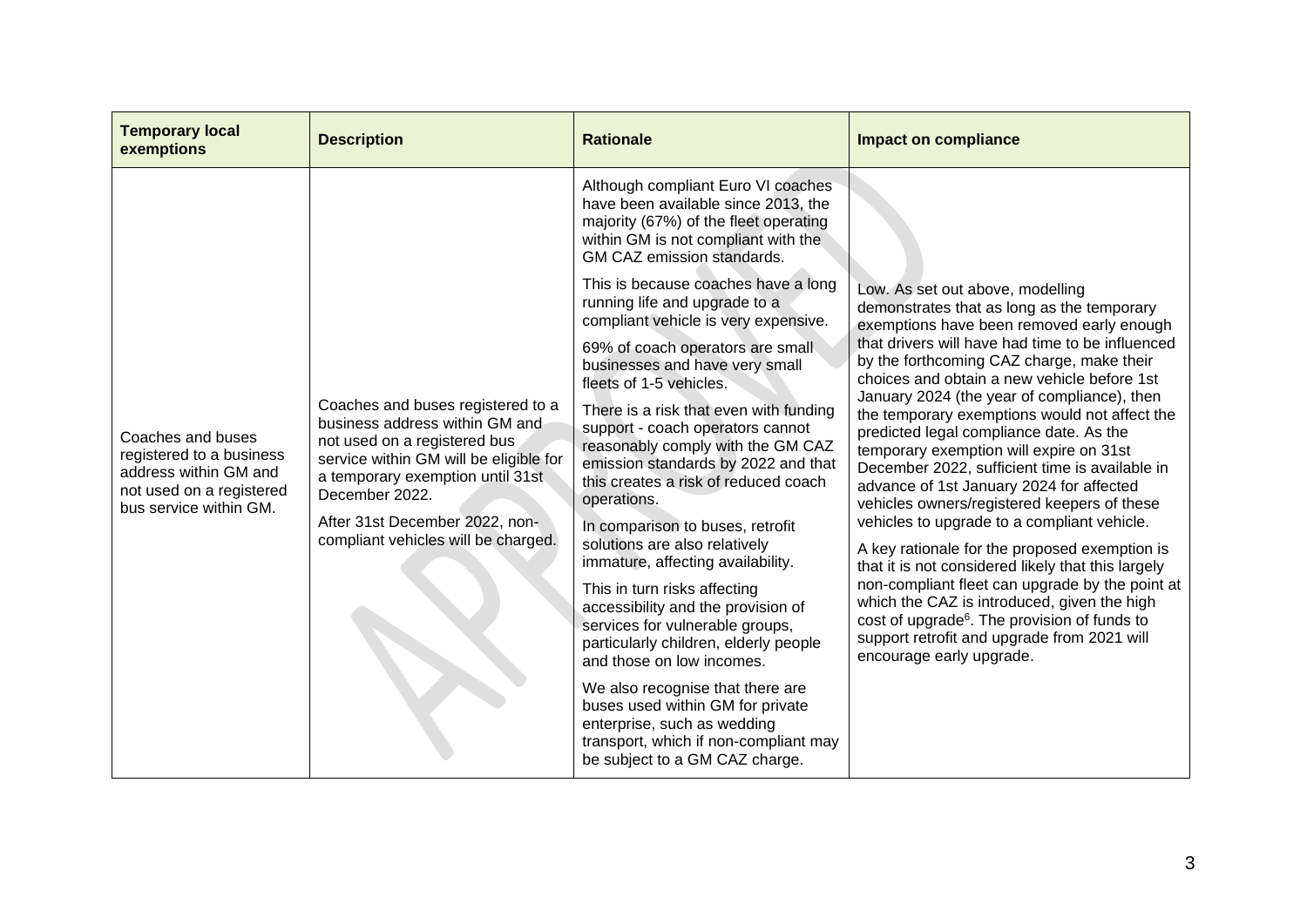| <b>Temporary local</b><br>exemptions                         | <b>Description</b>                                                                                                                                                                                                                                                                                                                                                                                                                        | <b>Rationale</b>                                                                                                                                                                              | <b>Impact on compliance</b>                                                                                                                                                                                                                                                                                                                                                                                                                                        |
|--------------------------------------------------------------|-------------------------------------------------------------------------------------------------------------------------------------------------------------------------------------------------------------------------------------------------------------------------------------------------------------------------------------------------------------------------------------------------------------------------------------------|-----------------------------------------------------------------------------------------------------------------------------------------------------------------------------------------------|--------------------------------------------------------------------------------------------------------------------------------------------------------------------------------------------------------------------------------------------------------------------------------------------------------------------------------------------------------------------------------------------------------------------------------------------------------------------|
| Outstanding finance or<br>lease on non-compliant<br>vehicles | Non-compliant vehicles subject to<br>finance or lease agreements<br>entered into before [date of the<br>close of the consultation] which will<br>remain outstanding at the time at<br>which the GM CAZ becomes<br>operational, will be eligible for a<br>temporary exemption until the<br>agreement ends or until 31st<br>December 2022, whichever is<br>sooner.<br>After 31st December 2022, non-<br>compliant vehicles will be charged. | A move to a compliant vehicle is not<br>considered feasible due to<br>outstanding finance, which was<br>entered into before information on<br>the GM CAZ had been made publicly<br>available. | Low. Vehicle leasing is commonly offered for<br>new vehicles, which would be compliant with<br>the scheme, and therefore the impact of the<br>exemption for leased vehicles is assumed to<br>be negligible.                                                                                                                                                                                                                                                        |
|                                                              |                                                                                                                                                                                                                                                                                                                                                                                                                                           |                                                                                                                                                                                               | It is estimated that around 30% of vehicles are<br>purchased with vehicle finance; this is<br>available for both new and second-hand<br>vehicles. New vehicles would be compliant<br>with the scheme but some vehicle owners may<br>have outstanding finance agreements on non-<br>compliant second-hand vehicles. GM is not<br>able to quantify the number of vehicles this<br>could apply to.                                                                    |
|                                                              |                                                                                                                                                                                                                                                                                                                                                                                                                                           |                                                                                                                                                                                               | Given that these vehicle owners are in a<br>binding finance agreement, they may not be in<br>a position to upgrade with or without the<br>temporary exemption. Applying a charge would<br>raise revenues but would not be expected to<br>deliver additional upgrades. The temporary<br>exemption is therefore unlikely to affect<br>whether compliance is achieved but would<br>provide a period for those in finance<br>agreements to seek a route to compliance. |

B

<sup>6</sup> See Technical Note 4: Coach Market Analysis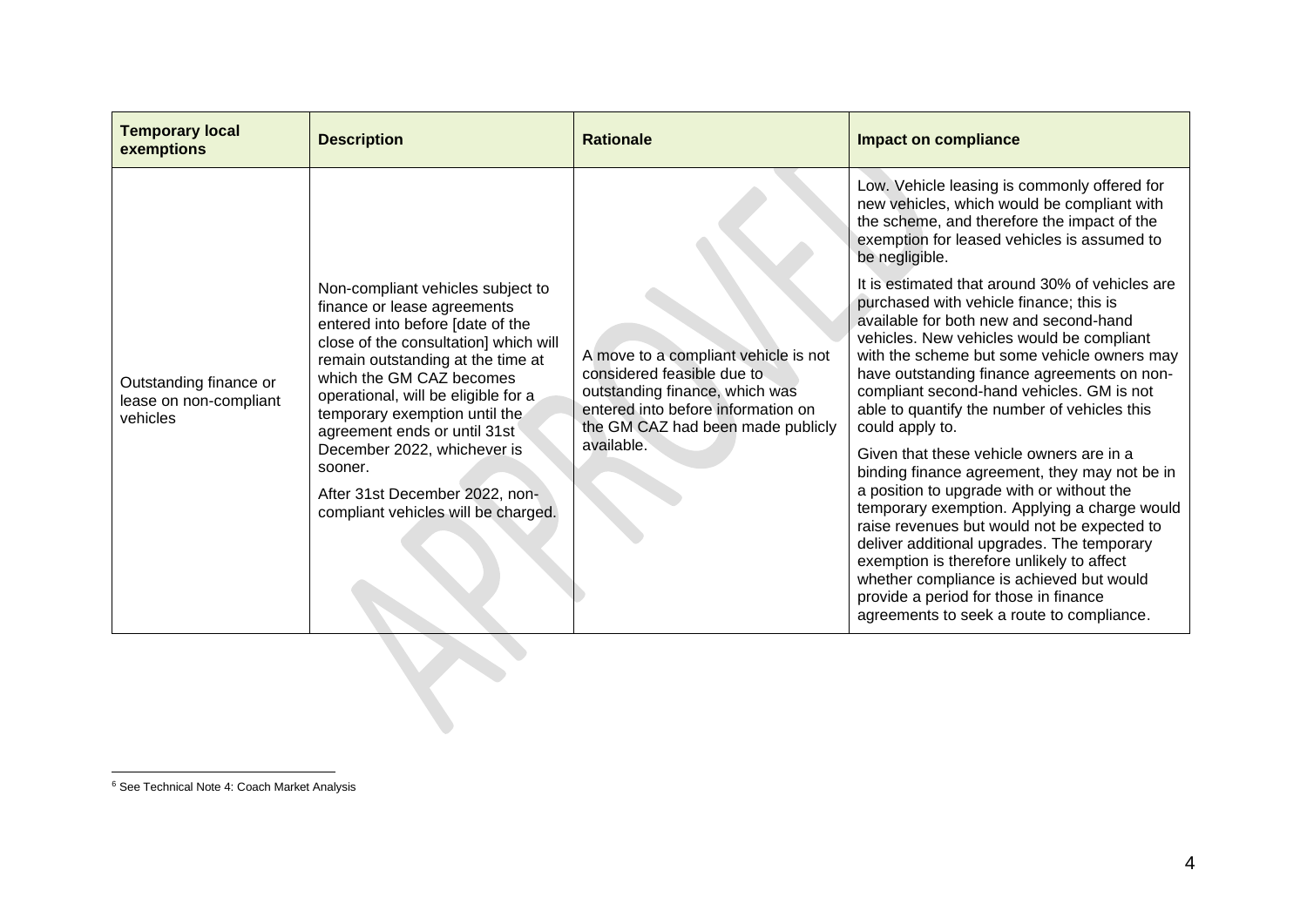| <b>Temporary local</b><br>exemptions                            | <b>Description</b>                                                                                                                                                                                                                                                                                                                                                                 | <b>Rationale</b>                                                                                                                                                                                                             | <b>Impact on compliance</b>                                                                                                                                                                                                                                               |
|-----------------------------------------------------------------|------------------------------------------------------------------------------------------------------------------------------------------------------------------------------------------------------------------------------------------------------------------------------------------------------------------------------------------------------------------------------------|------------------------------------------------------------------------------------------------------------------------------------------------------------------------------------------------------------------------------|---------------------------------------------------------------------------------------------------------------------------------------------------------------------------------------------------------------------------------------------------------------------------|
| Limited supply (awaiting<br>delivery of a compliant<br>vehicle) | Owners or registered keepers of<br>non-compliant vehicles that can<br>demonstrate they have placed an<br>order for a compliant replacement<br>vehicle or retrofit solution, will be<br>eligible for a temporary exemption<br>until such a time as they are in<br>receipt of the compliant<br>replacement vehicle or retrofit<br>solution, or for 12 weeks, whichever<br>is sooner. | Upgrade to a compliant vehicle is not<br>immediately possible due to an issue<br>with the supply of a compliant vehicle<br>or retrofit solution on order, which is<br>considered outside of the control of<br>the applicant. | Negligible. Given that vehicle owners are<br>awaiting delivery of a compliant vehicle, they<br>are not in a position to upgrade earlier without<br>the temporary exemption. The temporary<br>exemption is therefore unlikely to affect<br>whether compliance is achieved. |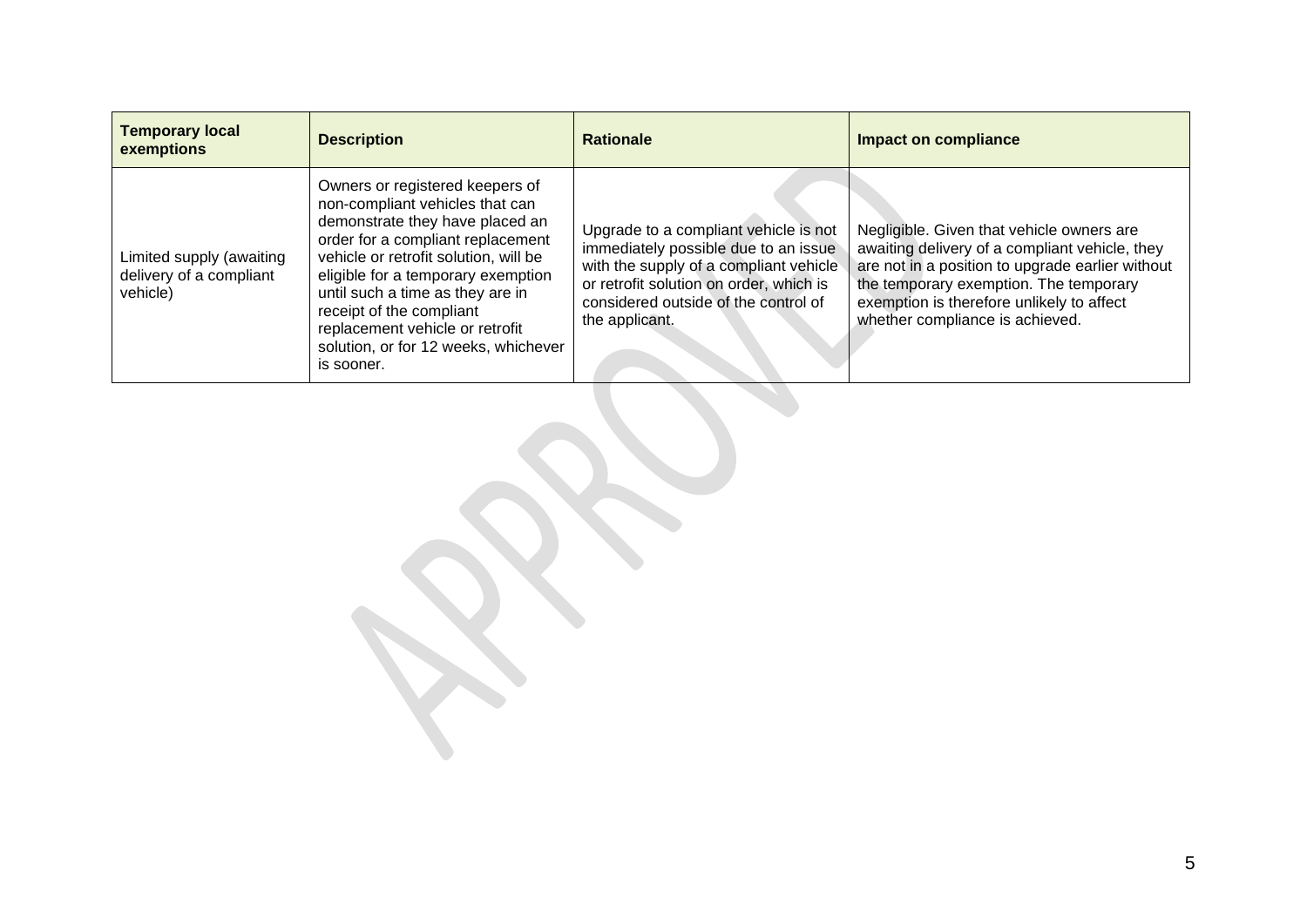#### 6 **Permanent discounts**

## Permanent national discounts

6.1 No permanent national discounts are proposed.

# Permanent local discounts

- 6.2 GM has proposed two permanent local discounts in the Policy for Consultation. These are set out in **Table 6-1**, alongside the rationale for inclusion and an assessment of the possible impact on achieving compliance in the shortest possible time. This analysis considers the possible impact in terms of the proportion of the total vehicle fleet in scope.
- 6.3 The proposed permanent local discounts within **Table 6-1** have been informed by feedback received during the previous GM CAP consultation (the conversation). This feedback highlighted the high proportion of PHVs within GM that are also used as a private car when not in service, also noting that private cars will not be subject to charges under the GM CAZ. Therefore further modelling has been undertaken to consider the impacts of applying a discount based upon the proportion of the week that PHVs could reasonably be expected to be in service, and the proportion of the week they may be used as a private car (which would not otherwise be subject to a charge). This modelling has demonstrated that compliance can be achieved in 2024 with the discount.
- 6.4 As summarised in **Table 6-1**, applying the permanent local discounts is not likely to negate the overall benefits of the GM CAZ or undermine the ability to meet air quality compliance within the shortest possible time.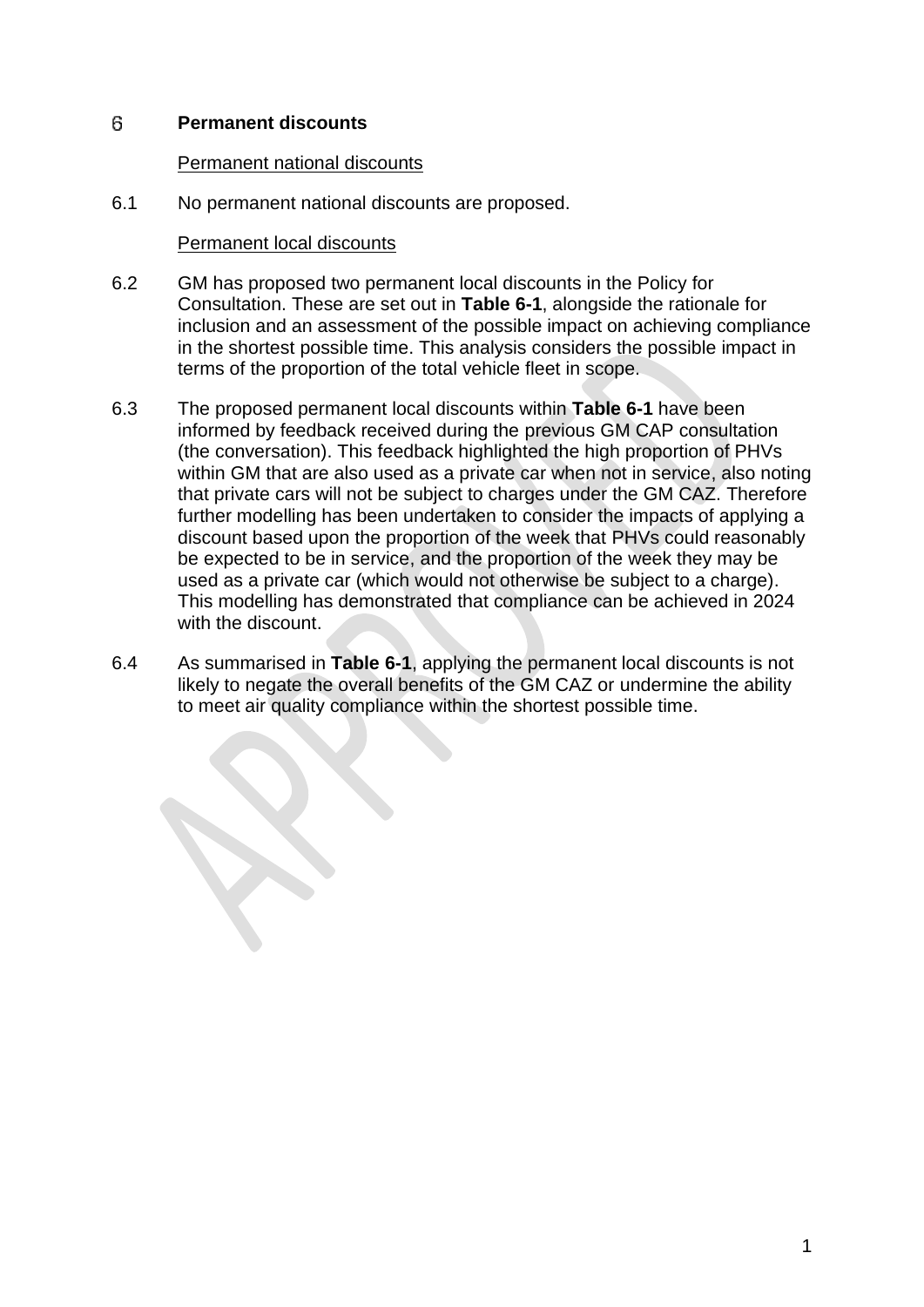| <b>Permanent local</b><br>discounts                                                                                                             | <b>Description</b>                                                                                                                                                                                                                                                                                                                                                                                                                                                                                                                                                                                                                                                             | <b>Rationale</b>                                                                                                                                                                                                                                                                                                                                                                                                                                                                                                                | <b>Impact on compliance</b>                                                                                                                                                                                                                                                                                                                                                                                                                                                                                                    |
|-------------------------------------------------------------------------------------------------------------------------------------------------|--------------------------------------------------------------------------------------------------------------------------------------------------------------------------------------------------------------------------------------------------------------------------------------------------------------------------------------------------------------------------------------------------------------------------------------------------------------------------------------------------------------------------------------------------------------------------------------------------------------------------------------------------------------------------------|---------------------------------------------------------------------------------------------------------------------------------------------------------------------------------------------------------------------------------------------------------------------------------------------------------------------------------------------------------------------------------------------------------------------------------------------------------------------------------------------------------------------------------|--------------------------------------------------------------------------------------------------------------------------------------------------------------------------------------------------------------------------------------------------------------------------------------------------------------------------------------------------------------------------------------------------------------------------------------------------------------------------------------------------------------------------------|
| PHVs (owned or<br>exclusively contracted by 1<br>person) licensed to one of<br>the 10 GM Local Authorities<br>and also used as a private<br>car | Owners or registered keepers of non-<br>compliant PHVs which are also used as<br>a private car will be eligible to apply for a<br>discounted charge of 5/7 of the weekly<br>total (proposed to be £37.50 per week)<br>from 2022.                                                                                                                                                                                                                                                                                                                                                                                                                                               | This responds to previous consultation<br>feedback which highlighted the large<br>proportion of PHVs that are also used as<br>a private car when not in service, and<br>private cars will not be subject to<br>charges under the GM CAZ.<br>The discounted charge is based upon<br>the proportion of the week that vehicles<br>could reasonably be expected to be in<br>service.                                                                                                                                                | Low. It is estimated that owner<br>drivers and lease holders of PHVs<br>licensed to one of the 10 GM Local<br>Authorities could represent around<br>2% of total vehicles serving GM and<br>in scope for the CAZ. Modelling<br>carried out to test the impact of<br>offering the discount suggested that it<br>increased the proportion choosing to<br>stay and pay by less than 1%. Note<br>that this was carried out using an<br>earlier version of the modelling tools<br>and some refinements have been<br>made since then. |
| Leisure vehicles in private<br>ownership (>3.5t)                                                                                                | Owners or registered keepers of leisure<br>vehicles (>3.5t) in private ownership<br>(e.g. motor caravan (>3.5t), motorised<br>horse box (>3.5t)), and registered to an<br>address in GM for not less than twelve<br>(12) full consecutive calendar months<br>prior to the date of application, will be<br>eligible to apply for a discounted charge.<br>The vehicle would be eligible for<br>consideration for a charge equivalent to<br>the LGV daily charge (proposed to be<br>£10 a day), rather than the HGV daily<br>charge (proposed to be £60 a day).<br>The discount will be subject to providing<br>evidence that the vehicle is not used for<br>commercial purposes. | A small proportion of HGVs will be in<br>private ownership, largely used for<br>leisure purposes, e.g. motor caravans<br>(>3.5t) and motorised horseboxes<br>(>3.5t). This group of vehicles includes a<br>range of specialist and/or adapted<br>vehicles, which are often bought second<br>or third hand where it may generally not<br>be feasible to upgrade to a vehicle<br>compliant with the emission standards of<br>the GM CAZ.<br>This approach recognises feedback<br>received during the "Clean Air<br>Conversation". | Negligible. Based upon ANPR<br>sample data and analysis of recorded<br>vehicles within the relevant tax class.<br>the quantity of eligible vehicles has<br>been estimated at less than 0.5% of<br>total vehicles serving GM.                                                                                                                                                                                                                                                                                                   |

# **Table 6-1 Permanent local discounts to CAZ charges proposed by Greater Manchester**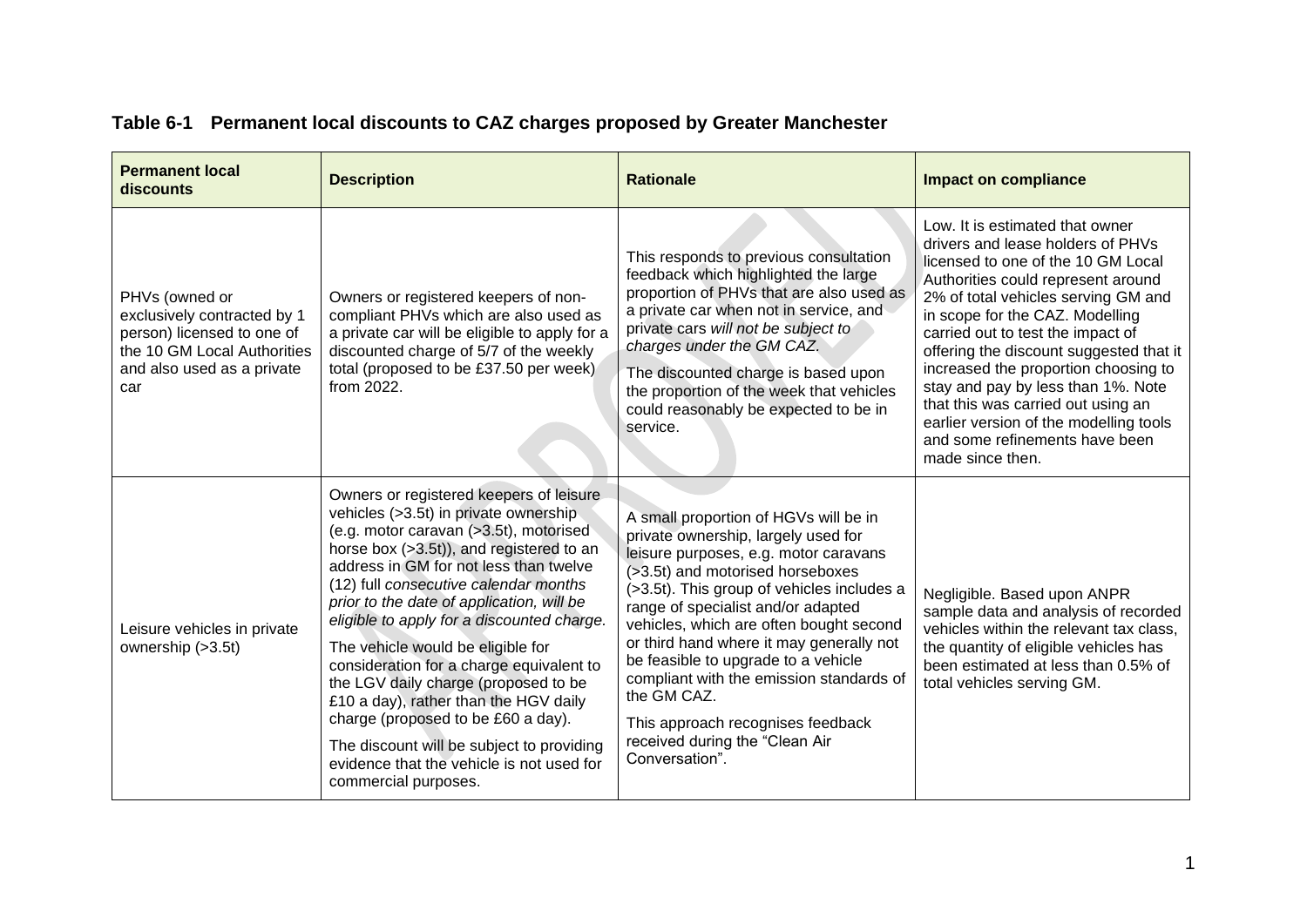#### $\overline{I}$ **Conclusion**

# Rational for exemptions and discounts

- 7.1 This report sets out the rationale for the proposed temporary and permanent local exemptions and permanent local discounts. More evidence supporting this rationale can be found in the following Technical Notes:
	- Technical Note 3: Freight market analysis
	- Technical Note 4: Coach market analysis
	- Technical Note 12: Evidence of the impact of a 2021 CAZ C
	- Technical Note 18: Minibus fleet research
	- Technical Note 19: Taxi and PHV fleet research

# Impact on achieving compliance in the shortest possible time

- 7.2 In total, the vehicles in scope for a permanent local exemption or discount from the CAZ represent a very small proportion of the total number of vehicles serving GM (where this could be quantified) and in scope for the CAZ. Furthermore, many of the vehicles in scope would not in practice be able or likely to upgrade with a charge. The risk that applying the proposed permanent national and local exemptions and discounts undermines the ability to meet air quality compliance within the shortest possible time is therefore considered to be negligible.
- 7.3 A more substantial proportion of the vehicle fleet is proposed to be in scope for a temporary local exemption to 31st December 2022. Compliance with the Direction requires that GM brings NO<sub>2</sub> concentrations below legal limits in the shortest possible time. The OBC optioneering process demonstrated that the preferred option delivered compliance in 2024. The GM CAP proposes a range of temporary local exemptions, set out in Section 4, which will expire on 31<sup>st</sup> December 2022 and so no longer be in place by 2024. The modelling process has included these temporary local exemptions where the relevant vehicle type and behavioural response is represented within the modelling architecture. The cost modelling approach applied calculates the various proportions of responses (upgrade, stay and pay, cancel trip) to the charging CAZ measures alongside the associated financial assistance where applicable in the modelled years of 2021, 2023 and 2025. Therefore, as long as the temporary local exemptions have been removed early enough that drivers will have had sufficient time to be influenced by the forthcoming CAZ charge, make their choices and obtain a new vehicle before 1st January 2024, then the temporary local exemptions would not affect the predicted legal compliance date.